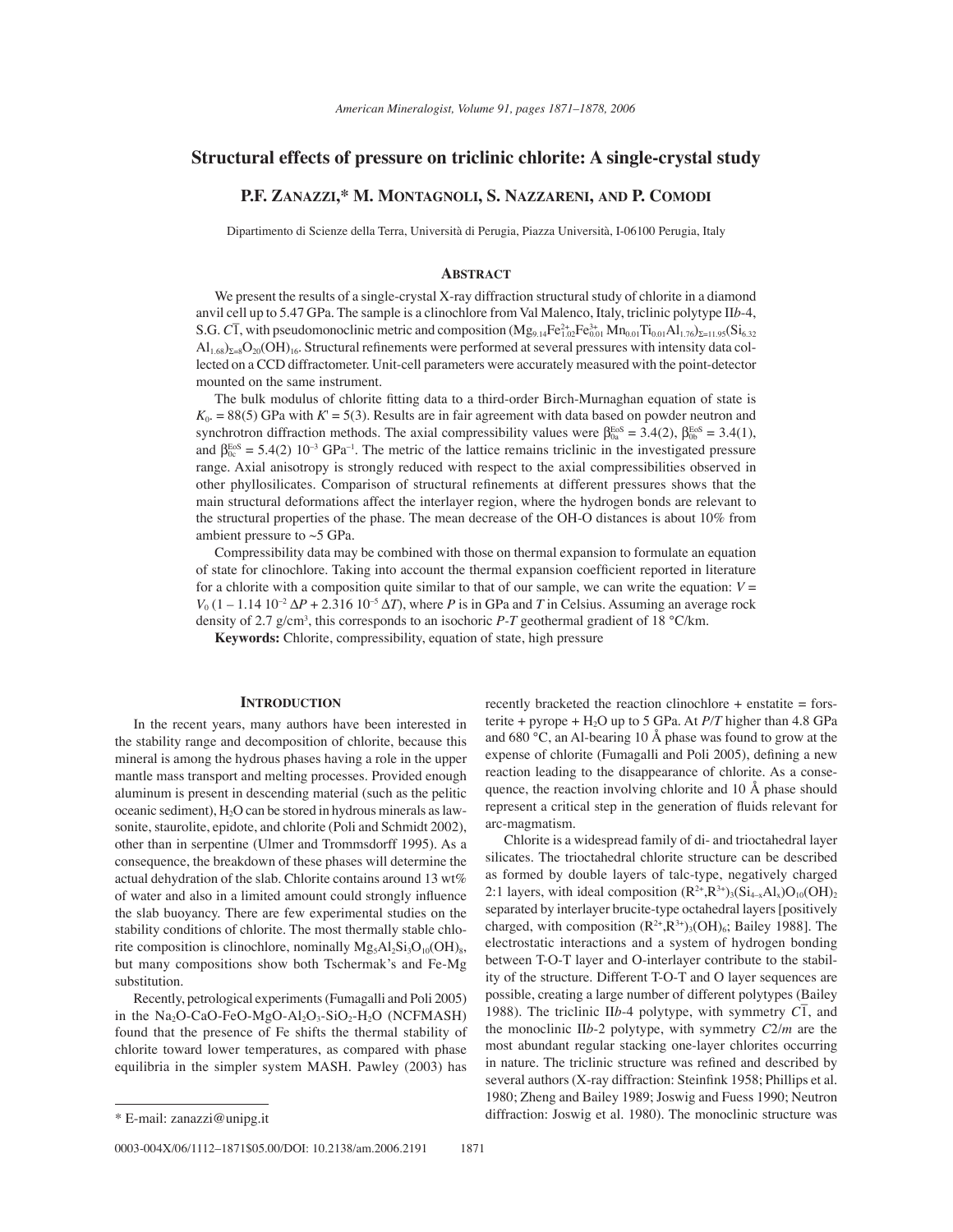described by Zheng and Bailey (1989), Rule and Bailey (1987), and Joswig and Fuess (1989).

In view of chlorite being a major carrier of water in subducting slabs, it is important to know the stability field of this hydrous phase by studying its compressibility and pressure dependence of its crystal structure. Hazen and Finger (1978) based on only two data points at pressure carried out a pioneering singlecrystal study on the behavior of chlorite up to 4 GPa, but the reliability of their results was hindered by the poor quality of the sample. To date, no other high-pressure single-crystal study has been reported, likely owing to the difficulty in finding suitable samples. Chlorite natural crystals are normally affected by stacking disorder and intergrowths, which make difficult to obtain reliable results. Welch and Marshall (2001) performed neutron high-pressure powder diffraction experiments on synthetic monoclinic clinochlore. Welch and Crichton (2002) determined the compressibility of synthetic II*b* clinochlore (metrically monoclinic) up to 8 GPa with synchrotron powder data. Kleppe et al. (2003) studied the effect of pressure on the hydrogen bonding system of chlorite with Raman spectroscopy up to 26.5 GPa. On the basis of the abrupt change in the frequency of the OH involved in hydrogen bonds, these authors claim that a "non quenchable," reversible transformation occurs between 9 and 10 GPa. Recently synchrotron powder diffraction patterns up to 27 GPa were reported by Welch et al. (2004) showing that the  $\mathbb{R}^n$  of a were reported by weight et al. (2003) showing diat the transformation is isosymmetric  $(\overline{C_1})$  and has a small change in β monoclinic angle from 97.2 to 96.3°, probably due to a rearrangement of the interlayer hydrogen-bond system.

The effect of chemical substitution on the baric behavior of chlorite was also investigated by different authors but the results are not entirely consistent. Pawley et al. (2002) reported the compressibility of three chlorite compositions based on synchrotron energy-dispersive powder data and found a similar compressibility for all three compositions. On the other hand, Theye et al. (2003) analyzed the effect of Fe-Mg substitution on the compressibility of chlorite by using a multi anvil press and synchrotron EDS data. They found that the compressibility of a synthetic chamosite is higher, and that of a natural chamosite lower, than that of clinochlore. The difference was tentatively explained by the presence of crystal defects.

The aim of the present work on good quality single crystals is to define an equation of state for a natural triclinic IIb-4 chlorite and to investigate the nature of the deformation induced by pressure on the atomic arrangement, with special attention to changes in the hydrogen-bonded interlayer region.

### **EXPERIMENTAL METHODS**

A natural II*b*-4 chlorite from Alpe Reguzzolo, Val Malenco (Italy), kindly supplied by the Mineralogy Museum of Florence University (no. 13087/626), was selected for high-pressure X-ray diffraction experiments. The samples are green platy crystals; their chemical composition was determined using an electron microprobe Cameca SX50 (IGG-section of Padova) by averaging seven spot analyses to obtain the formula:

 $(Mg_{9.14}Fe_{1.02}^{2+}Fe_{0.01}^{3+}Mn_{0.01}Ti_{0.01}Al_{1.76})_{\Sigma=11.95}(Si_{6.32}Al_{1.68})_{\Sigma=8}O_{20}(OH)_{16}$ 

This composition corresponds to a clinochlore, following the terminology of Bayliss (1975).

For the refinement at room conditions, a triclinic crystal  $(0.12 \times 0.08 \times 0.01$ mm in size) was mounted on a XCALIBUR (Oxford Diffr.) diffractometer equipped

with both CCD area and point detectors, operating at 50 kV and 40 mA, and using graphite monochromated Mo radiation ( $\lambda$  K $\alpha_1 = 0.7093$  Å). Diffraction data were first collected at room conditions with the area detector from the crystal in air. To maximize the reciprocal space coverage, a combination of ω and ϕ scans was used, with a step size of 0.4° and a time of 30 s/frame for a total of 1800 frames. Data were corrected for absorption with the program SADABS (Sheldrick 1996). Details of data collection and refinement are reported in Table 1. The unit-cell parameters were accurately measured by using the point detector and calculated by the least-squares fit of Bragg angles for about forty selected reflections in the  $\theta$ range  $5-25^\circ$  and are reported in Table 2. The calculated density, assuming  $Z = 1$ , is  $d_{\text{calc}} = 2.70 \text{ g/cm}^3$ . The crystal structure refinement was carried out with anisotropic displacement parameters using the SHELX-97 program (Sheldrick 1997), starting from the atomic coordinates of Joswig and Fuess (1990). Neutral atomic scattering factors and ∆*f*', ∆*f*<sup>"</sup> coefficients from International Tables for Crystallography (Wilson and Prince 1999) were used. Full occupancy was assumed for all cation sites. The electronic density in the octahedral cation sites was accounted for by fitting the scattering factor curves of Mg and Fe with variable occupancy, and that of tetrahedral sites with the curves of Si and Al. The resulting sum of electrons in the cell was 157.2 and 109.3 e<sup>-</sup> for octahedral and tetrahedral sites, in good agreement with data calculated on the basis of the chemical analysis (159.8 and 110.3 e<sup>-</sup>, respectively). The hydrogen atoms were localized in the difference electronic density map and included in the last cycles of refinement with equal isotropic atomic displacement factors and constraining the bond distance from the oxygen to  $0.85 \pm$ 0.05 Å. Their positions are reasonably close to those from neutron data refinement of Joswig et al. (1980). At the end of the refinement, no peak larger than  $0.9 e^{-}/\text{\AA}^3$ was present in the final difference Fourier synthesis. Table 3<sup>1</sup> lists the observed and calculated structure factors. The atomic coordinates are listed in Table 4.

#### **HIGH-PRESSURE EXPERIMENTS**

For the high-pressure crystal-structure refinements, a chlorite sample (sample 1) with a chip of  $Sm^{2+}$ :BaFCl and a fragment of α-quartz, was mounted in a Merrill-Bassett diamond anvil cell (DAC), equipped with type-I diamonds with 800 μm culet face diameter. The pressure chamber was a 380 μm diameter hole, made by spark erosion on a 250 μm thick steel Inconel 750X gasket preindented to 180 μm. A methanol-ethanol mixture (4:1) was used as hydrostatic pressure-transmitting medium. The wavelength shift of the  $6876 \text{ Å } \text{Sm}^{2+}$  fluorescence line was measured

TABLE 1. Details of data collection and refinement at various pressures

| P(GPa)                               | $0.0001*$    | 1.83         | 3.14         | 4.25         | 4.85         |
|--------------------------------------|--------------|--------------|--------------|--------------|--------------|
| $\theta$ –range                      | $3-35^\circ$ | $3-30^\circ$ | $3-30^\circ$ | $3-30^\circ$ | $3-30^\circ$ |
| crystal-detector<br>distance (mm)    | 65           | 65           | 65           | 65           | 65           |
| No. measured<br>reflections          | 4592         | 3758         | 3997         | 1122         | 1859         |
| No. independent<br>reflections       | 2135         | 484          | 478          | 208          | 351          |
| Reflections<br>with $l > 4\sigma(l)$ | 1728         | 424          | 397          | 175          | 291          |
| No. refined<br>parameters            | 156          | 56           | 56           | 56           | 56           |
| $R_{\rm int}$ %                      | 1.3          | 7.7          | 8.7          | 4.4          | 5.6          |
| $R_1\%$                              | 2.3          | 5.4          | 5.3          | 3.3          | 5.5          |
| $\sim$ $\sim$                        |              |              |              |              |              |

\* Data collected with the sample in air.

| <b>TABLE 2.</b> Unit-cell parameters at different pressures |           |          |           |                        |             |              |            |  |
|-------------------------------------------------------------|-----------|----------|-----------|------------------------|-------------|--------------|------------|--|
| P(GPa)                                                      | a (Å)     | $b(\AA)$ | $c(\AA)$  | $\alpha$ ( $\degree$ ) | $\beta$ (°) | $\gamma$ (°) | $V(\AA^3)$ |  |
| mounting I                                                  |           |          |           |                        |             |              |            |  |
| $1E-4$                                                      | 5.327(4)  | 9.233(6) | 14.381(6) | 90.2(2)                | 97.2(2)     | 89.97(6)     | 701.72(6)  |  |
| 0.81                                                        | 5.317(1)  | 9.214(1) | 14.333(6) | 90.12(3)               | 97.20(6)    | 89.97(2)     | 696.5(1)   |  |
| 1.65                                                        | 5.3030(7) | 9.189(1) | 14.270(5) | 90.09(3)               | 97.20(3)    | 89.96(1)     | 689.9(2)   |  |
| 2.62                                                        | 5.288(1)  | 9.164(1) | 14.203(6) | 90.16(3)               | 97.17(5)    | 89.98(2)     | 682.9(1)   |  |
| 3.24                                                        | 5.277(1)  | 9.141(2) | 14.163(5) | 90.11(4)               | 97.22(4)    | 89.97(2)     | 677.8(1)   |  |
| 4.25                                                        | 5.2618(7) | 9.114(1) | 14.106(5) | 90.12(3)               | 97.20(3)    | 89.97(1)     | 671.1(1)   |  |
| 4.85                                                        | 5.252(3)  | 9.106(5) | 14.11(3)  | 90.1(1)                | 97.3(1)     | 89.93(5)     | 669.3(5)   |  |
| 5.47                                                        | 5.24(1)   | 9.11(2)  | 14.06(5)  | 90.0(3)                | 97.5(3)     | 89.9(2)      | 665.6(6)   |  |
| mounting II                                                 |           |          |           |                        |             |              |            |  |
| 0.4                                                         | 5.329(3)  | 9.222(4) | 14.36(1)  | 90.30(6)               | 97.17(6)    | 89.95(4)     | 699.9(3)   |  |
| 1.2                                                         | 5.307(4)  | 9.201(5) | 14.28(2)  | 90.22(8)               | 97.14(8)    | 89.95(5)     | 692.0(5)   |  |
| 1.83                                                        | 5.298(3)  | 9.183(4) | 14.23(2)  | 90.22(7)               | 97.21(7)    | 89.95(4)     | 686.9(4)   |  |
| 3.14                                                        | 5.280(2)  | 9.147(3) | 14.15(2)  | 90.20(6)               | 97.20(6)    | 89.92(3)     | 678.1(4)   |  |
| 3.55                                                        | 5.270(3)  | 9.131(4) | 14.14(2)  | 90.24(9)               | 97.21(9)    | 89.92(4)     | 675.0(4)   |  |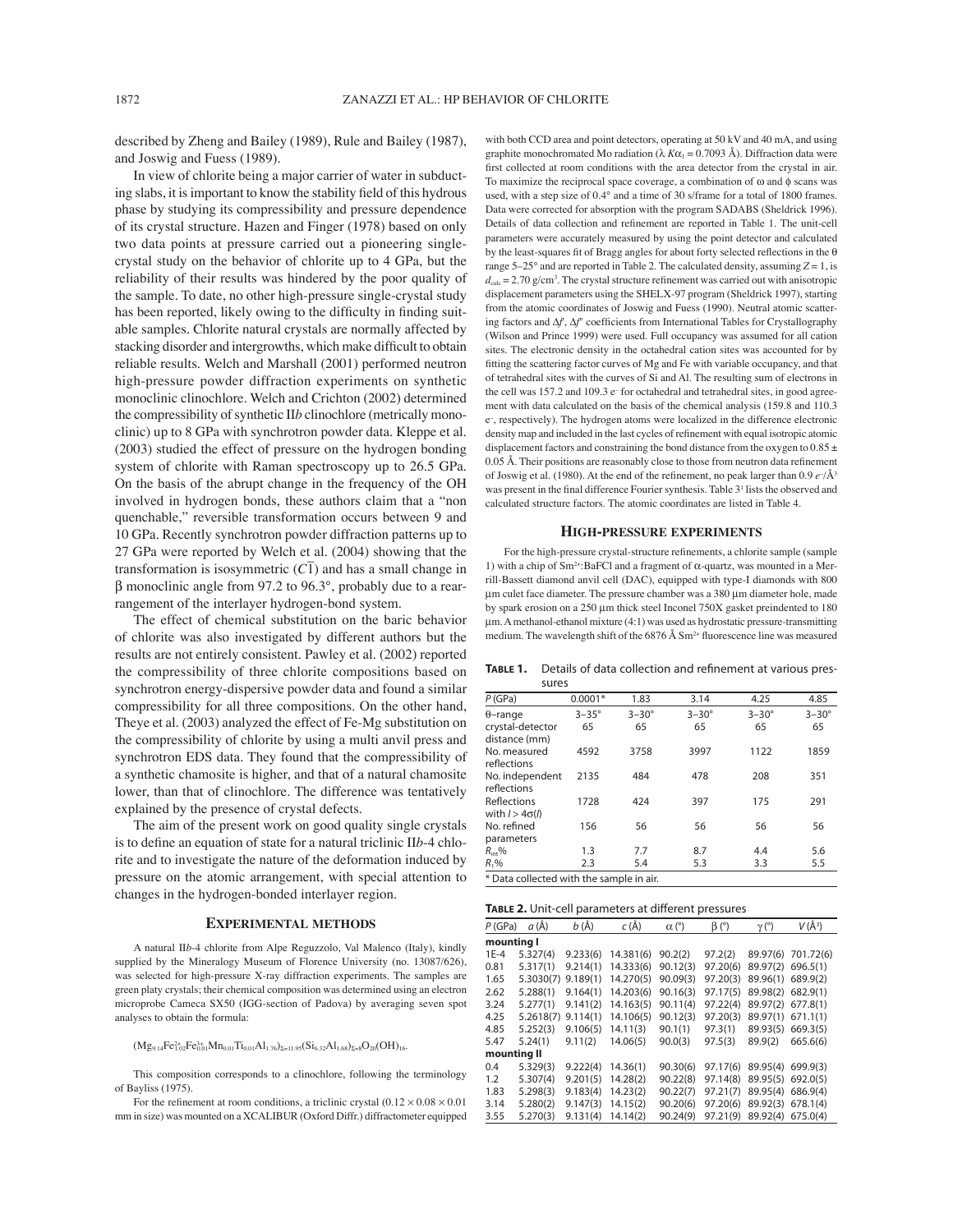**TABLE 4.—***Continued*

|      |                       | 12O /-                 |                      |                      |
|------|-----------------------|------------------------|----------------------|----------------------|
| Site | Х                     | у                      | Ζ                    | $U_{eq}/U_{iso}$     |
| T1   | 0.23108(9)            | 0.16723(5)             | 0.19144(3)           | 0.0069(1)            |
|      | 0.2310(4)             | 0.1670(2)              | 0.1915(5)            | 0.0053(6)            |
|      | 0.2313(4)             | 0.1673(2)              | 0.1922(7)            | 0.0045(7)            |
|      | 0.2300(6)             | 0.1673(3)              | 0.191(1)             | 0.006(1)             |
|      | 0.2312(6)             | 0.1677(3)              | 0.191(1)             | 0.006(1)             |
| T2   | 0.73088(9)            | 0.00056(4)             | 0.19143(9)           | 0.0068(1)            |
|      | 0.7311(4)             | 0.0005(2)              | 0.1931(5)            | 0.0060(6)            |
|      | 0.7321(4)             | 0.0008(2)              | 0.1927(7)            | 0.0044(6)            |
|      | 0.7304(7)             | 0.0005(3)              | 0.191(1)             | 0.007(1)             |
|      | 0.7312(7)             | 0.0007(3)              | 0.191(1)             | 0.009(1)             |
| M1   | 0                     | 0                      | 0                    | 0.0069(2)            |
|      | 0                     | 0                      | 0                    | 0.0045(7)            |
|      | 0                     | 0                      | 0                    | 0.0033(8)            |
|      | 0                     | $\mathbf 0$            | 0                    | 0.005(1)             |
|      | 0                     | 0                      | 0                    | 0.005(1)             |
| M2   | 0.0009(1)             | 0.33362(5)             | $-0.00001(3)$        | 0.0070(2)            |
|      | 0.0010(3)             | 0.3335(2)              | $-0.0010(4)$         | 0.0044(6)            |
|      | $-0.0003(3)$          | 0.3336(2)              | $-0.0003(5)$         | 0.0033(7)            |
|      | $-0.0015(5)$          | 0.3329(3)              | $-0.0005(7)$         | 0.0062(9)            |
|      | $-0.0003(5)$          | 0.3331(3)              | $-0.0003(8)$         | 0.0069(9)            |
| M3   | $-0.0002(1)$          | 0.16677(5)             | 0.50000(3)           | 0.0073(2)            |
|      | $-0.0006(3)$          | 0.1667(2)              | 0.5000(4)            | 0.0037(6)            |
|      | $-0.0003(3)$          | 0.1665(2)              | 0.5002(5)            | 0.0031(7)            |
|      | $-0.0015(6)$          | 0.1671(3)              | 0.4994(8)            | 0.006(1)             |
|      | $-0.0005(5)$          | 0.1671(3)              | 0.4995(8)            | 0.0048(9)            |
| M4   | 0                     | $\frac{1}{2}$          | $\frac{1}{2}$        | 0.0067(2)            |
|      | 0                     | $\frac{1}{2}$          | $\frac{1}{2}$        | 0.0031(7)            |
|      | 0                     | $\frac{1}{2}$          | $\frac{1}{2}$        | 0.0024(8)            |
|      | 0                     | $\frac{1}{2}$          | $\frac{1}{2}$        | 0.006(1)             |
|      | 0                     | $\frac{1}{2}$          | $\frac{1}{2}$        | 0.004(1)             |
| O1   | 0.1925(2)             | 0.1669(1)              | 0.07681(8)           | 0.0081(2)            |
|      | 0.1905(9)             | 0.1667(5)              | 0.077(1)             | 0.003(1)             |
|      | 0.1908(9)<br>0.192(2) | 0.1667(5)<br>0.1661(8) | 0.078(1)<br>0.079(3) | 0.004(1)             |
|      | 0.189(2)              | 0.1665(9)              | 0.077(3)             | 0.012(3)<br>0.020(4) |
| O2   | 0.6923(2)             | 0.0003(1)              | 0.07686(8)           | 0.0084(2)            |
|      | 0.6935(9)             | 0.0005(5)              | 0.076(1)             | 0.006(1)             |
|      | 0.6921(9)             | 0.0009(5)              | 0.078(1)             | 0.003(1)             |
|      | 0.694(2)              | 0.0012(8)              | 0.080(3)             | 0.012(4)             |
|      | 0.695(2)              | 0.0002(8)              | 0.082(3)             | 0.015(3)             |
| O3   | 0.2141(3)             | 0.3339(1)              | 0.23258(8)           | 0.0157(3)            |
|      | 0.2084(9)             | 0.3336(6)              | 0.233(1)             | 0.014(1)             |
|      | 0.206(1)              | 0.3344(6)              | 0.235(1)             | 0.014(1)             |
|      | 0.200(2)              | 0.3339(8)              | 0.238(2)             | 0.015(2)             |
|      | 0.200(2)              | 0.3339(8)              | 0.235(2)             | 0.020(2)             |
| O4   | 0.5102(3)             | 0.0994(1)              | 0.23276(8)           | 0.0156(3)            |
|      | 0.5137(9)             | 0.1028(6)              | 0.234(1)             | 0.016(1)             |
|      | 0.5148(9)             | 0.1042(6)              | 0.234(1)             | 0.014(1)             |
|      | 0.521(1)              | 0.1066(8)              | 0.238(2)             | 0.018(2)             |
|      | 0.522(1)              | 0.1071(8)              | 0.239(2)             | 0.018(2)             |
| O5   | 0.0103(3)             | 0.0686(2)              | 0.23257(8)           | 0.0157(3)            |
|      | 0.0131(9)             | 0.0656(6)              | 0.232(1)             | 0.016(1)             |
|      | 0.0132(9)             | 0.0638(6)              | 0.236(1)             | 0.014(1)             |
|      | 0.019(1)              | 0.0620(8)              | 0.238(2)             | 0.016(2)             |
|      | 0.021(1)              | 0.0620(8)              | 0.240(2)             | 0.017(2)             |

**TABLE 4.** Fractional atomic coordinates and isotropic displacement parameters  $U_{eq}/U_{iso}$  (Å<sup>2</sup>) at various pressures

for an approximate estimate of the pressure (Comodi and Zanazzi 1993); the quartz crystal was used for precise measurement of the pressure (Angel et al. 1997). The uncertainties in the pressure calibration based on the equation of state of quartz were estimated to be less than 0.05 GPa. The experiments were carried out in the pressure range  $10^{-4}$ –5.5 GPa. Higher pressure was hindered by failure of the gasket. The crystal was recovered and examined in air at room conditions: the sample showed severe signs of damage, with streaked reflections and lower intensities.

The DAC was centered on the diffractometer following the procedure of Budzianowski and Katrusiak (2004). Intensity data were collected with the CCD detector, then corrected for absorption using Absorb V6.0 software (Angel 2004). After each intensity data collection, the unit-cell parameters of chlorite and quartz were accurately measured with the point detector. Several reflections between 40 and 80 in the  $\theta$  range 5–28° were used.

The diffracted intensities from the sample in the DAC are few and of poor quality because of the blind zones due to instrumental limits and the occasional overlapping positions with other phases present in the cell, namely the two diamonds, the powder rings of the beryllium disks, the Sm<sup>2+</sup>:BaClF and quartz used as pressure

| Site            | X         | у            | z          | $U_{\text{eq}}/U_{\text{iso}}$ |
|-----------------|-----------|--------------|------------|--------------------------------|
| OH <sub>1</sub> | 0.6913(3) | 0.3335(1)    | 0.07334(8) | 0.0098(2)                      |
|                 | 0.6905(9) | 0.3331(5)    | 0.077(1)   | 0.006(1)                       |
|                 | 0.6921(9) | 0.3331(6)    | 0.078(1)   | 0.005(1)                       |
|                 | 0.697(1)  | 0.3323(7)    | 0.082(2)   | 0.006(2)                       |
|                 | 0.700(1)  | 0.3327(7)    | 0.087(2)   | 0.006(2)                       |
| OH <sub>2</sub> | 0.1465(3) | $-0.0003(2)$ | 0.43043(8) | 0.0155(3)                      |
|                 | 0.1450(9) | $-0.0001(6)$ | 0.427(1)   | 0.015(1)                       |
|                 | 0.1475(9) | $-0.0007(6)$ | 0.426(1)   | 0.012(1)                       |
|                 | 0.143(1)  | $-0.0014(7)$ | 0.424(2)   | 0.012(2)                       |
|                 | 0.142(1)  | $-0.0005(8)$ | 0.418(2)   | 0.015(2)                       |
| OH <sub>3</sub> | 0.1418(3) | 0.3345(1)    | 0.43035(8) | 0.0157(3)                      |
|                 | 0.141(1)  | 0.3344(6)    | 0.428(1)   | 0.016(1)                       |
|                 | 0.140(1)  | 0.3349(6)    | 0.425(1)   | 0.014(1)                       |
|                 | 0.137(1)  | 0.3346(2)    | 0.422(2)   | 0.012(2)                       |
|                 | 0.139(1)  | 0.3338(8)    | 0.420(2)   | 0.016(2)                       |
| OH <sub>4</sub> | 0.6419(3) | 0.1651(1)    | 0.43078(8) | 0.0144(3)                      |
|                 | 0.6409(9) | 0.1649(6)    | 0.428(1)   | 0.012(1)                       |
|                 | 0.6408(9) | 0.1649(6)    | 0.426(1)   | 0.010(1)                       |
|                 | 0.641(1)  | 0.1654(7)    | 0.422(2)   | 0.009(2)                       |
|                 | 0.641(1)  | 0.1661(7)    | 0.421(2)   | 0.010(2)                       |
| H1              | 0.703(7)  | 0.337(4)     | 0.132(2)   | 0.054(6)                       |
| H <sub>2</sub>  | 0.122(7)  | 0.001(4)     | 0.374(2)   | 0.054(6)                       |
| H <sub>3</sub>  | 0.121(7)  | 0.334(4)     | 0.375(2)   | 0.054(6)                       |
| H4              | 0.607(8)  | 0.156(4)     | 0.377(2)   | 0.054(6)                       |

*Notes:* For each atom values from top to bottom correspond to the refinements at 0.0001, 1.83, 3.14, 4.25, and 4.85 GPa. The H positions are those from the refinement in air. The occupancy of Mg against Fe in M sites in air refined to 0.905(3), 0.907(3), 0.936(3), and 0.938(3) Mg atoms for M1, M2, M3, and M4, respectively. The occupancy of Si against Al in T sites refined to 0.654(4) and 0.652(4) for T1 and T2, respectively. Estimated standard deviations refer to the last digit.

calibrants. Therefore in each data collection the number of reflections suitable for the structure refinement is strongly reduced. This is a significant difficulty when the symmetry of the sample is low, as in the case of triclinic chlorite. Each data collection yielded only 250-300 independent data, making the data/parameter ratio very unfavorable. The refinement was unstable, and bond lengths and angles were scattered and with large e.s.d. values, preventing reliable conclusions on the baric evolution of the structure, especially at the lower pressures. Therefore, for the refinements at 1.83 and 3.14 GPa we adopted a different strategy, collecting data with two different mountings of the sample in the DAC. A second crystal was mounted (sample 2) and further intensity data were collected at pressure values near to those of the first mounting. Due to the morphology of the samples,  $(0\ 0\ 1)$ crystal planes lie nearly parallel to the diamond culets in both mountings. However, the slightly different orientations allowed the measurement of different sets, which were corrected for the appropriate physical factors, rescaled and merged to obtain a larger set of independent data, typically consisting of about 370-400 unique reflections, with high redundancy.

The least-squares refinements with data measured at 1.83, 3.14, 4.25, and 4.85 GPa were performed with the SHELX-97 program (Sheldrick 1997). Isotropic atomic displacement parameters were used for all atoms and the site occupancies were fixed to the values resulting from the refinement in air. Details of data collections and refinements are listed in Table 1. The observed and calculated structure factors are reported in Table 3<sup>1</sup>, fractional atomic coordinates and the displacement parameters are reported in Table 4.

#### **RESULTS**

### **Results of the refinement at room pressure**

The structural results of the refinement are in very good agreement with literature data. In particular, the partial ordering of

<sup>&</sup>lt;sup>1</sup> Deposit item AM-06-032, Table 3, observed and calculated structure factors. Deposit items are available two ways: For a paper copy contact the Business Office of the Mineralogical Society of America (see inside front cover of recent issue) for price information. For an electronic copy visit the MSA web site at http://www.minsocam.org, go to the American Mineralogist Contents, find the table of contents for the specific volume/issue wanted, and then click on the deposit link there.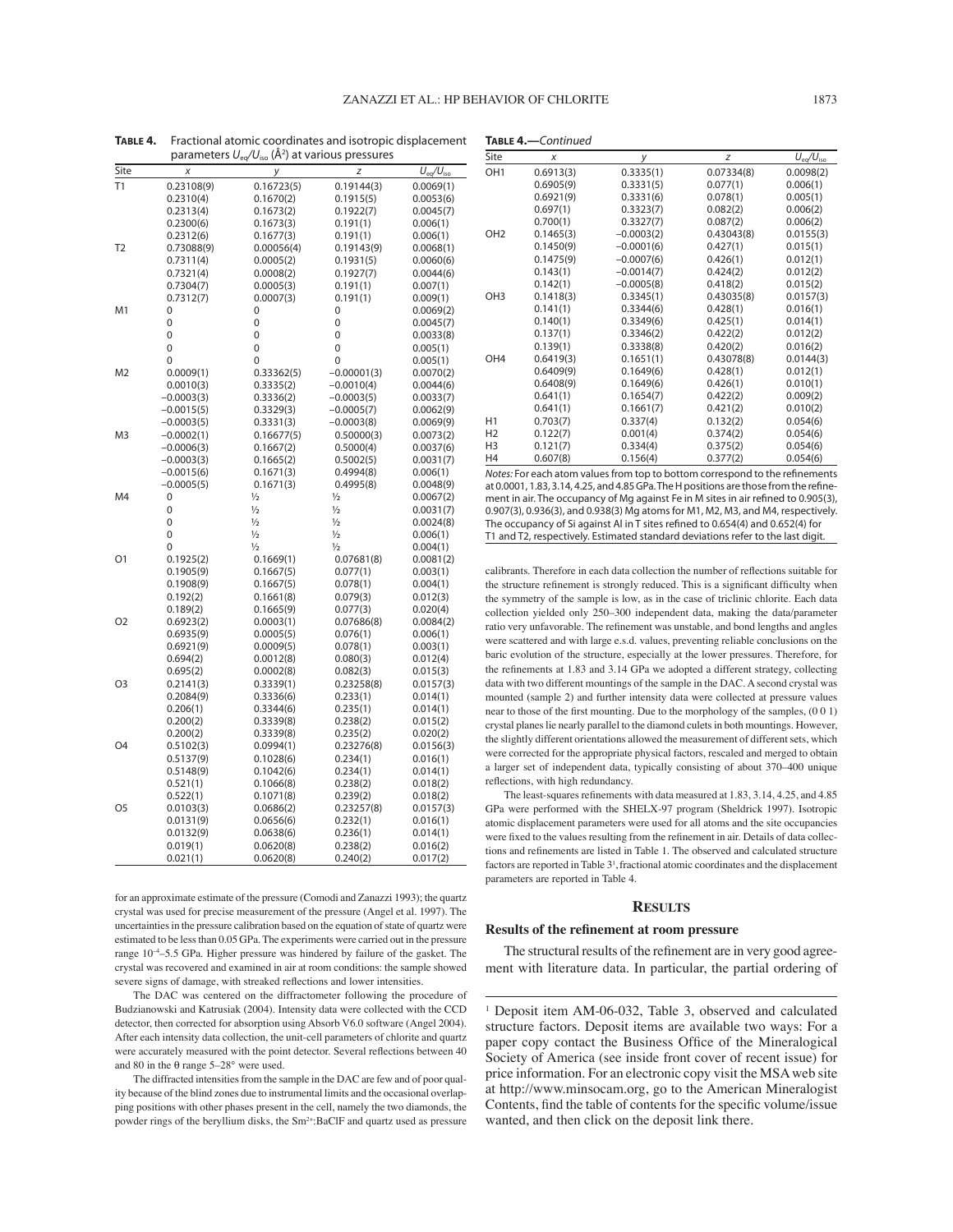trivalent cations in the brucite-type layer with preference for the M4 site, as suggested for triclinic chlorites by Joswig and Fuess  $(1990)$  and Joswig et al.  $(1980)$ , is confirmed. M4-O mean bond length is 2.021 Å, while M3-O is 2.041 Å, and M1-O and M2-O are 2.079 and 2.079 Å, respectively. The Si and Al in tetrahedra are disordered, T1-O and T2-O mean bond lengths being 1.650 Å, with equal Si/Al occupancy. The tetrahedral rotation angle  $\alpha$ , defined as the difference between  $120^{\circ}$  and the  $\Phi$  angles formed by the basal O-O edges of adjacent tetrahedra  $[2\alpha = \sum_{i=1,6} (120$  $-\Phi_i$ )/6, Weiss et al. 1992], is 6.1°. The three OH groups of the brucite-type layer are involved as donors in H-bonds with the basal O atoms of the tetrahedral sheet. The O-O distances are 2.919, 2.918, and 2.908 Å, respectively for the OH2-O5, OH3- O3, and OH4-O4 interactions. Table 5 lists bond distances and geometrical parameters.

### **Compressibility**

The unit-cell parameters at various pressures are listed in Table 2 and shown in Figure 1. A third-order Birch-Murnaghan Equation of State (EoS) is the best approximation to describe the chlorite volume evolution with *P*, as suggested by plotting the "normalized stress" vs. the Eulerian finite strain (Jeanloz and Hazen 1991; Angel 2000, 2001) (Fig. 2). The refined EoS parameters are  $V_0 = 701.8(1)$  Å<sup>3</sup>, very close to the measured value (Table 2),  $K_0 = 88(5)$  GPa and  $K' = 5(3)$ . Weighted  $\chi^2$  is 4.4, maximum  $\Delta P$ is 0.2 GPa. The value of bulk modulus obtained by fitting data with a  $2<sup>nd</sup>$ -order EoS (K' fixed to 4) is 89(3) GPa.

Compressibility data for chlorite in literature are quite scattered. Excluding the Hazen and Finger (1978) value (55 GPa) for the reasons already described, the bulk moduli determined from both natural and synthetic chlorite are  $K_0 = 69(1)$  GPa (synthetic chamosite, EDS synchrotron data, Theye et al. 2003); 75.4(2.7) GPa (synthetic clinochlore, neutron powder-diffraction, Welch and Marshall 2001); 77.6(1.1) GPa (synthetic clinochlore, Grevel et al. 1997); 78.6(1.2) GPa (natural clinochlore, Theye et al. 2003); 81.0(5) GPa (synthetic clinochlore, synchrotron powder-diffraction data, Welch and Crichton 2002); 83.4(7) GPa for Mg-chlorite, 89.5(27) GPa for synthetic clinochlore, 84.1(8) GPa for Fe-chlorite (EDS synchrotron data, Pawley et al. 2002); 91.1(3.9) GPa (natural chamosite, Theye et al. 2003). All these values were obtained for second order fits  $(K = 4)$  and constraining the lattice to monoclinic symmetry, or occasionally to hexagonal symmetry (Theye et al. 2003). The data of Welch and Crichton (2002) and Pawley et al. (2002) show the better agreement with our data (difference less than 1.2%). Main differences between our data and those in literature may arise from the different methodologies employed, single-crystal vs. powder diffraction, and the nature of the samples. In any case, the value of bulk modulus of 47.2 GPa in the databases of Berman (1988) and Holland and Powell (1998) should be revised.

Chlorite is stiffer than other layer structures, when its bulk modulus is compared to those of other phyllosilicates such as talc (41.6 GPa, Pawley et al. 1995) and micas [54 GPa in phlogopite, Comodi et al. 2004; in the range  $52-61$  GPa in  $2M_1$  muscovites, 58–62 GPa in  $2M_1$  and 3T phengites, 66 GPa in paragonite, see Table 1 in Zanazzi and Pavese (2002) and references therein], or with brucite (47 GPa, Parise et al. 1994; 41 GPa, Catti et al. 1995; 44 GPa, Nagai et al. 2000).

| P(GPa)<br>0.0001<br>3.14<br>4.25<br>4.85<br>1.83<br>$T1-O1$<br>1.57(3)<br>1.58(4)<br>1.636(1)<br>1.62(2)<br>1.60(2)<br>$-O3$<br>1.653(1)<br>1.650(8)<br>1.65(1)<br>1.67(1)<br>1.65(1)<br>$-O4$<br>1.643(8)<br>1.68(1)<br>1.654(2)<br>1.653(6)<br>1.69(1)<br>$-O5$<br>1.656(1)<br>1.65(1)<br>1.67(1)<br>1.67(1)<br>1.68(2)<br>$<$ T1-O><br>1.650<br>1.64<br>1.64<br>1.65<br>1.65<br>$V_{T1}$<br>2.30(1)<br>2.27(5)<br>2.26(5)<br>2.28(8)<br>2.30(9)<br>$\sigma^2$ T1 *<br>2.38<br>3.06<br>3.99<br>17.11<br>20.80<br>λ <sub>τι</sub> †<br>1.001<br>1.001<br>1.001<br>1.004<br>1.005<br>T2-O2<br>1.635(1)<br>1.65(2)<br>1.60(2)<br>1.56(3)<br>1.52(4)<br>$-O4$<br>1.654(2)<br>1.647(9)<br>1.65(1)<br>1.66(2)<br>1.67(1)<br>$-05$<br>1.655(1)<br>1.640(5)<br>1.636(7)<br>1.67(1)<br>1.68(1)<br>$-O3$<br>1.657(1)<br>1.65(1)<br>1.65(1)<br>1.68(2)<br>1.66(2)<br>$<$ T2-O><br>1.650<br>1.63<br>1.64<br>1.63<br>1.65<br>2.24(5)<br>2.22(6)<br>2.22(8)<br>$V_{T2}$<br>2.30(1)<br>2.29(5)<br>$\sigma^2$ <sub>T2</sub> *<br>18.82<br>17.66<br>2.43<br>0.99<br>3.63<br>1.000<br>1.004<br>$\lambda_{\textsf{T2}}$ t<br>1.001<br>1.001<br>1.005<br>Tetr. rot. $\alpha$ §<br>6.1(1)<br>7.3(4)<br>7.8(5)<br>9.0(5)<br>9.1(3)<br>T sheet thickness<br>2.223(2)<br>2.21(1)<br>2.20(1)<br>2.22(2)<br>2.21(3)<br>$M1-OH1\times2$<br>2.062(1)<br>2.074(8)<br>2.08(1)<br>2.11(1)<br>2.15(2)<br>$-01\times2$<br>2.086(1)<br>2.066(7)<br>2.07(1)<br>2.07(2)<br>2.05(2)<br>$-02\times2$<br>2.089(1)<br>2.06(1)<br>2.08(1)<br>2.07(2)<br>2.10(2)<br>$<$ M1-O><br>2.079<br>2.08<br>2.10<br>2.07<br>2.07<br>$V_{M1}$<br>11.81(2)<br>11.6(1)<br>11.8(1)<br>12.0(2)<br>12.2(3)<br>58.7<br>58.4<br>58.0<br>57.4<br>56.7<br>$\Psi_{\mathsf{M1}}$ ‡<br>$\sigma^2$ <sub>M1</sub> $*$<br>33.00<br>28.56<br>22.14<br>14.67<br>8.72<br>1.009<br>1.007<br>1.004<br>1.003<br>λ <sub>м1</sub> †<br>1.010<br><b>M2-OH1</b><br>2.064(1)<br>2.063(8)<br>2.07(1)<br>2.09(1)<br>2.13(2)<br>$-OH1$<br>2.067(1)<br>2.10(1)<br>2.08(1)<br>2.09(1)<br>2.12(2)<br>$-02$<br>2.082(1)<br>2.075(8)<br>2.08(1)<br>2.09(2)<br>2.10(2)<br>$-O2$<br>2.088(1)<br>2.064(9)<br>2.07(1)<br>2.07(2)<br>2.10(2)<br>$-O1$<br>2.084(1)<br>2.07(1)<br>2.08(1)<br>2.08(2)<br>2.07(2)<br>$-01$<br>2.088(1)<br>2.076(9)<br>2.08(1)<br>2.08(2)<br>2.05(2)<br>$<$ M2-O><br>2.079<br>2.08<br>2.07<br>2.07<br>2.10<br>$V_{M2}$<br>11.80(2)<br>11.7(1)<br>11.8(1)<br>12.0(2)<br>12.2(3)<br>58.7<br>58.6<br>58<br>57.4<br>56.7<br>$\Psi_{M2}$ ‡<br>$\sigma^2$ <sub>M2</sub> $*$<br>33.01<br>14.76<br>30.40<br>22.19<br>9.86<br>1.010<br>1.009<br>1.004<br>1.003<br>$\lambda_{\text{\tiny M2}}$ t<br>1.007<br>2.159(4)<br>2.16(2)<br>2.20(2)<br>2.25(3)<br>2.30(2)<br>O sheet thickness<br>M3-OH4<br>2.036(2)<br>2.04(1)<br>2.05(1)<br>2.07(2)<br>2.07(2)<br>$-OH4$<br>2.037(2)<br>2.044(7)<br>2.05(1)<br>2.05(1)<br>2.06(2)<br>$-OH3$<br>2.042(2)<br>2.046(8)<br>2.06(1)<br>2.09(2)<br>2.09(2)<br>$-OH3$<br>2.05(1)<br>2.044(1)<br>2.07(1)<br>2.06(2)<br>2.08(2)<br>$-OH2$<br>2.043(2)<br>2.05(1)<br>2.06(1)<br>2.07(2)<br>2.10(2)<br>$-OH2$<br>2.05(1)<br>2.044(1)<br>2.06(1)<br>2.06(2)<br>2.10(2)<br>$<$ M3-O><br>2.041<br>2.05<br>2.07<br>2.06<br>2.08<br>$V_{M3}$<br>10.93(2)<br>11.1(1)<br>11.4(1)<br>11.6(2)<br>12.0(3)<br>60.9<br>60.1<br>59.4<br>58.4<br>57.4<br>$\Psi_{M3}$ ‡<br>$\sigma^2$ <sub>M3</sub> $*$<br>77.2<br>57.54<br>44.80<br>28.36<br>15.29<br>1.025<br>$\lambda_{\text{\tiny{M3}}}$ †<br>1.018<br>1.014<br>1.009<br>1.005<br>M4-OH2×2<br>2.018(1)<br>2.030(7)<br>2.04(1)<br>2.02(1)<br>2.08(2)<br>$-OH4\times2$<br>2.022(1)<br>2.03(1)<br>2.03(1)<br>2.06(2)<br>2.07(2)<br>$-OH3\times2$<br>2.022(1)<br>2.03(1)<br>2.04(1)<br>2.05(2)<br>2.07(2)<br>$<$ M4-O><br>2.021<br>2.03<br>2.03<br>2.05<br>2.07<br>10.65(2)<br>$V_{M4}$<br>10.9(1)<br>11.0(1)<br>11.4(2)<br>11.8(3)<br>60.6<br>59.7<br>58.9<br>58.1<br>57.3<br>$\Psi_{\mathsf{M4}}$ ‡<br>$\Sigma^2$ <sub>M4</sub> *<br>69.6<br>36.39<br>24.21<br>13.55<br>51.05<br>1.022<br>1.016<br>1.011<br>1.007<br>1.004<br>$\lambda_{\text{\tiny M4}}$ t<br>O sheet thickness<br>1.983(5)<br>2.04(2)<br>2.10(1)<br>2.17(3)<br>2.24(2)<br>OH2-O5<br>2.919(2)<br>2.85(2)<br>2.76(3)<br>2.69(4)<br>2.58(4)<br>OH3-O3<br>2.918(2)<br>2.83(2)<br>2.75(2)<br>2.65(4)<br>2.66(4)<br>OH4-O4<br>2.908(2)<br>2.81(2)<br>2.77(2)<br>2.65(4)<br>2.62(4)<br>TOT…O thickness<br>2.824(3)<br>2.75(2)<br>2.68(3)<br>2.58(4)<br>2.54(5)<br><b>TOT</b> thickness | various pressures |          |         |         |         |         |  |  |
|--------------------------------------------------------------------------------------------------------------------------------------------------------------------------------------------------------------------------------------------------------------------------------------------------------------------------------------------------------------------------------------------------------------------------------------------------------------------------------------------------------------------------------------------------------------------------------------------------------------------------------------------------------------------------------------------------------------------------------------------------------------------------------------------------------------------------------------------------------------------------------------------------------------------------------------------------------------------------------------------------------------------------------------------------------------------------------------------------------------------------------------------------------------------------------------------------------------------------------------------------------------------------------------------------------------------------------------------------------------------------------------------------------------------------------------------------------------------------------------------------------------------------------------------------------------------------------------------------------------------------------------------------------------------------------------------------------------------------------------------------------------------------------------------------------------------------------------------------------------------------------------------------------------------------------------------------------------------------------------------------------------------------------------------------------------------------------------------------------------------------------------------------------------------------------------------------------------------------------------------------------------------------------------------------------------------------------------------------------------------------------------------------------------------------------------------------------------------------------------------------------------------------------------------------------------------------------------------------------------------------------------------------------------------------------------------------------------------------------------------------------------------------------------------------------------------------------------------------------------------------------------------------------------------------------------------------------------------------------------------------------------------------------------------------------------------------------------------------------------------------------------------------------------------------------------------------------------------------------------------------------------------------------------------------------------------------------------------------------------------------------------------------------------------------------------------------------------------------------------------------------------------------------------------------------------------------------------------------------------------------------------------------------------------------------------------------------------------------------------------------------------------------------------------------------------------------------------------------------------------------------------------------------------------------------------------------------------------------------------------------------------------------------------------------------------------------------------------------------------------------------------------------------------------------------------------------------------------------------------------------------------------------------------------------------------------------------------------------------------------------------------------------------------------------------------------|-------------------|----------|---------|---------|---------|---------|--|--|
|                                                                                                                                                                                                                                                                                                                                                                                                                                                                                                                                                                                                                                                                                                                                                                                                                                                                                                                                                                                                                                                                                                                                                                                                                                                                                                                                                                                                                                                                                                                                                                                                                                                                                                                                                                                                                                                                                                                                                                                                                                                                                                                                                                                                                                                                                                                                                                                                                                                                                                                                                                                                                                                                                                                                                                                                                                                                                                                                                                                                                                                                                                                                                                                                                                                                                                                                                                                                                                                                                                                                                                                                                                                                                                                                                                                                                                                                                                                                                                                                                                                                                                                                                                                                                                                                                                                                                                                                                                            |                   |          |         |         |         |         |  |  |
|                                                                                                                                                                                                                                                                                                                                                                                                                                                                                                                                                                                                                                                                                                                                                                                                                                                                                                                                                                                                                                                                                                                                                                                                                                                                                                                                                                                                                                                                                                                                                                                                                                                                                                                                                                                                                                                                                                                                                                                                                                                                                                                                                                                                                                                                                                                                                                                                                                                                                                                                                                                                                                                                                                                                                                                                                                                                                                                                                                                                                                                                                                                                                                                                                                                                                                                                                                                                                                                                                                                                                                                                                                                                                                                                                                                                                                                                                                                                                                                                                                                                                                                                                                                                                                                                                                                                                                                                                                            |                   |          |         |         |         |         |  |  |
|                                                                                                                                                                                                                                                                                                                                                                                                                                                                                                                                                                                                                                                                                                                                                                                                                                                                                                                                                                                                                                                                                                                                                                                                                                                                                                                                                                                                                                                                                                                                                                                                                                                                                                                                                                                                                                                                                                                                                                                                                                                                                                                                                                                                                                                                                                                                                                                                                                                                                                                                                                                                                                                                                                                                                                                                                                                                                                                                                                                                                                                                                                                                                                                                                                                                                                                                                                                                                                                                                                                                                                                                                                                                                                                                                                                                                                                                                                                                                                                                                                                                                                                                                                                                                                                                                                                                                                                                                                            |                   |          |         |         |         |         |  |  |
|                                                                                                                                                                                                                                                                                                                                                                                                                                                                                                                                                                                                                                                                                                                                                                                                                                                                                                                                                                                                                                                                                                                                                                                                                                                                                                                                                                                                                                                                                                                                                                                                                                                                                                                                                                                                                                                                                                                                                                                                                                                                                                                                                                                                                                                                                                                                                                                                                                                                                                                                                                                                                                                                                                                                                                                                                                                                                                                                                                                                                                                                                                                                                                                                                                                                                                                                                                                                                                                                                                                                                                                                                                                                                                                                                                                                                                                                                                                                                                                                                                                                                                                                                                                                                                                                                                                                                                                                                                            |                   |          |         |         |         |         |  |  |
|                                                                                                                                                                                                                                                                                                                                                                                                                                                                                                                                                                                                                                                                                                                                                                                                                                                                                                                                                                                                                                                                                                                                                                                                                                                                                                                                                                                                                                                                                                                                                                                                                                                                                                                                                                                                                                                                                                                                                                                                                                                                                                                                                                                                                                                                                                                                                                                                                                                                                                                                                                                                                                                                                                                                                                                                                                                                                                                                                                                                                                                                                                                                                                                                                                                                                                                                                                                                                                                                                                                                                                                                                                                                                                                                                                                                                                                                                                                                                                                                                                                                                                                                                                                                                                                                                                                                                                                                                                            |                   |          |         |         |         |         |  |  |
|                                                                                                                                                                                                                                                                                                                                                                                                                                                                                                                                                                                                                                                                                                                                                                                                                                                                                                                                                                                                                                                                                                                                                                                                                                                                                                                                                                                                                                                                                                                                                                                                                                                                                                                                                                                                                                                                                                                                                                                                                                                                                                                                                                                                                                                                                                                                                                                                                                                                                                                                                                                                                                                                                                                                                                                                                                                                                                                                                                                                                                                                                                                                                                                                                                                                                                                                                                                                                                                                                                                                                                                                                                                                                                                                                                                                                                                                                                                                                                                                                                                                                                                                                                                                                                                                                                                                                                                                                                            |                   |          |         |         |         |         |  |  |
|                                                                                                                                                                                                                                                                                                                                                                                                                                                                                                                                                                                                                                                                                                                                                                                                                                                                                                                                                                                                                                                                                                                                                                                                                                                                                                                                                                                                                                                                                                                                                                                                                                                                                                                                                                                                                                                                                                                                                                                                                                                                                                                                                                                                                                                                                                                                                                                                                                                                                                                                                                                                                                                                                                                                                                                                                                                                                                                                                                                                                                                                                                                                                                                                                                                                                                                                                                                                                                                                                                                                                                                                                                                                                                                                                                                                                                                                                                                                                                                                                                                                                                                                                                                                                                                                                                                                                                                                                                            |                   |          |         |         |         |         |  |  |
|                                                                                                                                                                                                                                                                                                                                                                                                                                                                                                                                                                                                                                                                                                                                                                                                                                                                                                                                                                                                                                                                                                                                                                                                                                                                                                                                                                                                                                                                                                                                                                                                                                                                                                                                                                                                                                                                                                                                                                                                                                                                                                                                                                                                                                                                                                                                                                                                                                                                                                                                                                                                                                                                                                                                                                                                                                                                                                                                                                                                                                                                                                                                                                                                                                                                                                                                                                                                                                                                                                                                                                                                                                                                                                                                                                                                                                                                                                                                                                                                                                                                                                                                                                                                                                                                                                                                                                                                                                            |                   |          |         |         |         |         |  |  |
|                                                                                                                                                                                                                                                                                                                                                                                                                                                                                                                                                                                                                                                                                                                                                                                                                                                                                                                                                                                                                                                                                                                                                                                                                                                                                                                                                                                                                                                                                                                                                                                                                                                                                                                                                                                                                                                                                                                                                                                                                                                                                                                                                                                                                                                                                                                                                                                                                                                                                                                                                                                                                                                                                                                                                                                                                                                                                                                                                                                                                                                                                                                                                                                                                                                                                                                                                                                                                                                                                                                                                                                                                                                                                                                                                                                                                                                                                                                                                                                                                                                                                                                                                                                                                                                                                                                                                                                                                                            |                   |          |         |         |         |         |  |  |
|                                                                                                                                                                                                                                                                                                                                                                                                                                                                                                                                                                                                                                                                                                                                                                                                                                                                                                                                                                                                                                                                                                                                                                                                                                                                                                                                                                                                                                                                                                                                                                                                                                                                                                                                                                                                                                                                                                                                                                                                                                                                                                                                                                                                                                                                                                                                                                                                                                                                                                                                                                                                                                                                                                                                                                                                                                                                                                                                                                                                                                                                                                                                                                                                                                                                                                                                                                                                                                                                                                                                                                                                                                                                                                                                                                                                                                                                                                                                                                                                                                                                                                                                                                                                                                                                                                                                                                                                                                            |                   |          |         |         |         |         |  |  |
|                                                                                                                                                                                                                                                                                                                                                                                                                                                                                                                                                                                                                                                                                                                                                                                                                                                                                                                                                                                                                                                                                                                                                                                                                                                                                                                                                                                                                                                                                                                                                                                                                                                                                                                                                                                                                                                                                                                                                                                                                                                                                                                                                                                                                                                                                                                                                                                                                                                                                                                                                                                                                                                                                                                                                                                                                                                                                                                                                                                                                                                                                                                                                                                                                                                                                                                                                                                                                                                                                                                                                                                                                                                                                                                                                                                                                                                                                                                                                                                                                                                                                                                                                                                                                                                                                                                                                                                                                                            |                   |          |         |         |         |         |  |  |
|                                                                                                                                                                                                                                                                                                                                                                                                                                                                                                                                                                                                                                                                                                                                                                                                                                                                                                                                                                                                                                                                                                                                                                                                                                                                                                                                                                                                                                                                                                                                                                                                                                                                                                                                                                                                                                                                                                                                                                                                                                                                                                                                                                                                                                                                                                                                                                                                                                                                                                                                                                                                                                                                                                                                                                                                                                                                                                                                                                                                                                                                                                                                                                                                                                                                                                                                                                                                                                                                                                                                                                                                                                                                                                                                                                                                                                                                                                                                                                                                                                                                                                                                                                                                                                                                                                                                                                                                                                            |                   |          |         |         |         |         |  |  |
|                                                                                                                                                                                                                                                                                                                                                                                                                                                                                                                                                                                                                                                                                                                                                                                                                                                                                                                                                                                                                                                                                                                                                                                                                                                                                                                                                                                                                                                                                                                                                                                                                                                                                                                                                                                                                                                                                                                                                                                                                                                                                                                                                                                                                                                                                                                                                                                                                                                                                                                                                                                                                                                                                                                                                                                                                                                                                                                                                                                                                                                                                                                                                                                                                                                                                                                                                                                                                                                                                                                                                                                                                                                                                                                                                                                                                                                                                                                                                                                                                                                                                                                                                                                                                                                                                                                                                                                                                                            |                   |          |         |         |         |         |  |  |
|                                                                                                                                                                                                                                                                                                                                                                                                                                                                                                                                                                                                                                                                                                                                                                                                                                                                                                                                                                                                                                                                                                                                                                                                                                                                                                                                                                                                                                                                                                                                                                                                                                                                                                                                                                                                                                                                                                                                                                                                                                                                                                                                                                                                                                                                                                                                                                                                                                                                                                                                                                                                                                                                                                                                                                                                                                                                                                                                                                                                                                                                                                                                                                                                                                                                                                                                                                                                                                                                                                                                                                                                                                                                                                                                                                                                                                                                                                                                                                                                                                                                                                                                                                                                                                                                                                                                                                                                                                            |                   |          |         |         |         |         |  |  |
|                                                                                                                                                                                                                                                                                                                                                                                                                                                                                                                                                                                                                                                                                                                                                                                                                                                                                                                                                                                                                                                                                                                                                                                                                                                                                                                                                                                                                                                                                                                                                                                                                                                                                                                                                                                                                                                                                                                                                                                                                                                                                                                                                                                                                                                                                                                                                                                                                                                                                                                                                                                                                                                                                                                                                                                                                                                                                                                                                                                                                                                                                                                                                                                                                                                                                                                                                                                                                                                                                                                                                                                                                                                                                                                                                                                                                                                                                                                                                                                                                                                                                                                                                                                                                                                                                                                                                                                                                                            |                   |          |         |         |         |         |  |  |
|                                                                                                                                                                                                                                                                                                                                                                                                                                                                                                                                                                                                                                                                                                                                                                                                                                                                                                                                                                                                                                                                                                                                                                                                                                                                                                                                                                                                                                                                                                                                                                                                                                                                                                                                                                                                                                                                                                                                                                                                                                                                                                                                                                                                                                                                                                                                                                                                                                                                                                                                                                                                                                                                                                                                                                                                                                                                                                                                                                                                                                                                                                                                                                                                                                                                                                                                                                                                                                                                                                                                                                                                                                                                                                                                                                                                                                                                                                                                                                                                                                                                                                                                                                                                                                                                                                                                                                                                                                            |                   |          |         |         |         |         |  |  |
|                                                                                                                                                                                                                                                                                                                                                                                                                                                                                                                                                                                                                                                                                                                                                                                                                                                                                                                                                                                                                                                                                                                                                                                                                                                                                                                                                                                                                                                                                                                                                                                                                                                                                                                                                                                                                                                                                                                                                                                                                                                                                                                                                                                                                                                                                                                                                                                                                                                                                                                                                                                                                                                                                                                                                                                                                                                                                                                                                                                                                                                                                                                                                                                                                                                                                                                                                                                                                                                                                                                                                                                                                                                                                                                                                                                                                                                                                                                                                                                                                                                                                                                                                                                                                                                                                                                                                                                                                                            |                   |          |         |         |         |         |  |  |
|                                                                                                                                                                                                                                                                                                                                                                                                                                                                                                                                                                                                                                                                                                                                                                                                                                                                                                                                                                                                                                                                                                                                                                                                                                                                                                                                                                                                                                                                                                                                                                                                                                                                                                                                                                                                                                                                                                                                                                                                                                                                                                                                                                                                                                                                                                                                                                                                                                                                                                                                                                                                                                                                                                                                                                                                                                                                                                                                                                                                                                                                                                                                                                                                                                                                                                                                                                                                                                                                                                                                                                                                                                                                                                                                                                                                                                                                                                                                                                                                                                                                                                                                                                                                                                                                                                                                                                                                                                            |                   |          |         |         |         |         |  |  |
|                                                                                                                                                                                                                                                                                                                                                                                                                                                                                                                                                                                                                                                                                                                                                                                                                                                                                                                                                                                                                                                                                                                                                                                                                                                                                                                                                                                                                                                                                                                                                                                                                                                                                                                                                                                                                                                                                                                                                                                                                                                                                                                                                                                                                                                                                                                                                                                                                                                                                                                                                                                                                                                                                                                                                                                                                                                                                                                                                                                                                                                                                                                                                                                                                                                                                                                                                                                                                                                                                                                                                                                                                                                                                                                                                                                                                                                                                                                                                                                                                                                                                                                                                                                                                                                                                                                                                                                                                                            |                   |          |         |         |         |         |  |  |
|                                                                                                                                                                                                                                                                                                                                                                                                                                                                                                                                                                                                                                                                                                                                                                                                                                                                                                                                                                                                                                                                                                                                                                                                                                                                                                                                                                                                                                                                                                                                                                                                                                                                                                                                                                                                                                                                                                                                                                                                                                                                                                                                                                                                                                                                                                                                                                                                                                                                                                                                                                                                                                                                                                                                                                                                                                                                                                                                                                                                                                                                                                                                                                                                                                                                                                                                                                                                                                                                                                                                                                                                                                                                                                                                                                                                                                                                                                                                                                                                                                                                                                                                                                                                                                                                                                                                                                                                                                            |                   |          |         |         |         |         |  |  |
|                                                                                                                                                                                                                                                                                                                                                                                                                                                                                                                                                                                                                                                                                                                                                                                                                                                                                                                                                                                                                                                                                                                                                                                                                                                                                                                                                                                                                                                                                                                                                                                                                                                                                                                                                                                                                                                                                                                                                                                                                                                                                                                                                                                                                                                                                                                                                                                                                                                                                                                                                                                                                                                                                                                                                                                                                                                                                                                                                                                                                                                                                                                                                                                                                                                                                                                                                                                                                                                                                                                                                                                                                                                                                                                                                                                                                                                                                                                                                                                                                                                                                                                                                                                                                                                                                                                                                                                                                                            |                   |          |         |         |         |         |  |  |
|                                                                                                                                                                                                                                                                                                                                                                                                                                                                                                                                                                                                                                                                                                                                                                                                                                                                                                                                                                                                                                                                                                                                                                                                                                                                                                                                                                                                                                                                                                                                                                                                                                                                                                                                                                                                                                                                                                                                                                                                                                                                                                                                                                                                                                                                                                                                                                                                                                                                                                                                                                                                                                                                                                                                                                                                                                                                                                                                                                                                                                                                                                                                                                                                                                                                                                                                                                                                                                                                                                                                                                                                                                                                                                                                                                                                                                                                                                                                                                                                                                                                                                                                                                                                                                                                                                                                                                                                                                            |                   |          |         |         |         |         |  |  |
|                                                                                                                                                                                                                                                                                                                                                                                                                                                                                                                                                                                                                                                                                                                                                                                                                                                                                                                                                                                                                                                                                                                                                                                                                                                                                                                                                                                                                                                                                                                                                                                                                                                                                                                                                                                                                                                                                                                                                                                                                                                                                                                                                                                                                                                                                                                                                                                                                                                                                                                                                                                                                                                                                                                                                                                                                                                                                                                                                                                                                                                                                                                                                                                                                                                                                                                                                                                                                                                                                                                                                                                                                                                                                                                                                                                                                                                                                                                                                                                                                                                                                                                                                                                                                                                                                                                                                                                                                                            |                   |          |         |         |         |         |  |  |
|                                                                                                                                                                                                                                                                                                                                                                                                                                                                                                                                                                                                                                                                                                                                                                                                                                                                                                                                                                                                                                                                                                                                                                                                                                                                                                                                                                                                                                                                                                                                                                                                                                                                                                                                                                                                                                                                                                                                                                                                                                                                                                                                                                                                                                                                                                                                                                                                                                                                                                                                                                                                                                                                                                                                                                                                                                                                                                                                                                                                                                                                                                                                                                                                                                                                                                                                                                                                                                                                                                                                                                                                                                                                                                                                                                                                                                                                                                                                                                                                                                                                                                                                                                                                                                                                                                                                                                                                                                            |                   |          |         |         |         |         |  |  |
|                                                                                                                                                                                                                                                                                                                                                                                                                                                                                                                                                                                                                                                                                                                                                                                                                                                                                                                                                                                                                                                                                                                                                                                                                                                                                                                                                                                                                                                                                                                                                                                                                                                                                                                                                                                                                                                                                                                                                                                                                                                                                                                                                                                                                                                                                                                                                                                                                                                                                                                                                                                                                                                                                                                                                                                                                                                                                                                                                                                                                                                                                                                                                                                                                                                                                                                                                                                                                                                                                                                                                                                                                                                                                                                                                                                                                                                                                                                                                                                                                                                                                                                                                                                                                                                                                                                                                                                                                                            |                   |          |         |         |         |         |  |  |
|                                                                                                                                                                                                                                                                                                                                                                                                                                                                                                                                                                                                                                                                                                                                                                                                                                                                                                                                                                                                                                                                                                                                                                                                                                                                                                                                                                                                                                                                                                                                                                                                                                                                                                                                                                                                                                                                                                                                                                                                                                                                                                                                                                                                                                                                                                                                                                                                                                                                                                                                                                                                                                                                                                                                                                                                                                                                                                                                                                                                                                                                                                                                                                                                                                                                                                                                                                                                                                                                                                                                                                                                                                                                                                                                                                                                                                                                                                                                                                                                                                                                                                                                                                                                                                                                                                                                                                                                                                            |                   |          |         |         |         |         |  |  |
|                                                                                                                                                                                                                                                                                                                                                                                                                                                                                                                                                                                                                                                                                                                                                                                                                                                                                                                                                                                                                                                                                                                                                                                                                                                                                                                                                                                                                                                                                                                                                                                                                                                                                                                                                                                                                                                                                                                                                                                                                                                                                                                                                                                                                                                                                                                                                                                                                                                                                                                                                                                                                                                                                                                                                                                                                                                                                                                                                                                                                                                                                                                                                                                                                                                                                                                                                                                                                                                                                                                                                                                                                                                                                                                                                                                                                                                                                                                                                                                                                                                                                                                                                                                                                                                                                                                                                                                                                                            |                   |          |         |         |         |         |  |  |
|                                                                                                                                                                                                                                                                                                                                                                                                                                                                                                                                                                                                                                                                                                                                                                                                                                                                                                                                                                                                                                                                                                                                                                                                                                                                                                                                                                                                                                                                                                                                                                                                                                                                                                                                                                                                                                                                                                                                                                                                                                                                                                                                                                                                                                                                                                                                                                                                                                                                                                                                                                                                                                                                                                                                                                                                                                                                                                                                                                                                                                                                                                                                                                                                                                                                                                                                                                                                                                                                                                                                                                                                                                                                                                                                                                                                                                                                                                                                                                                                                                                                                                                                                                                                                                                                                                                                                                                                                                            |                   |          |         |         |         |         |  |  |
|                                                                                                                                                                                                                                                                                                                                                                                                                                                                                                                                                                                                                                                                                                                                                                                                                                                                                                                                                                                                                                                                                                                                                                                                                                                                                                                                                                                                                                                                                                                                                                                                                                                                                                                                                                                                                                                                                                                                                                                                                                                                                                                                                                                                                                                                                                                                                                                                                                                                                                                                                                                                                                                                                                                                                                                                                                                                                                                                                                                                                                                                                                                                                                                                                                                                                                                                                                                                                                                                                                                                                                                                                                                                                                                                                                                                                                                                                                                                                                                                                                                                                                                                                                                                                                                                                                                                                                                                                                            |                   |          |         |         |         |         |  |  |
|                                                                                                                                                                                                                                                                                                                                                                                                                                                                                                                                                                                                                                                                                                                                                                                                                                                                                                                                                                                                                                                                                                                                                                                                                                                                                                                                                                                                                                                                                                                                                                                                                                                                                                                                                                                                                                                                                                                                                                                                                                                                                                                                                                                                                                                                                                                                                                                                                                                                                                                                                                                                                                                                                                                                                                                                                                                                                                                                                                                                                                                                                                                                                                                                                                                                                                                                                                                                                                                                                                                                                                                                                                                                                                                                                                                                                                                                                                                                                                                                                                                                                                                                                                                                                                                                                                                                                                                                                                            |                   |          |         |         |         |         |  |  |
|                                                                                                                                                                                                                                                                                                                                                                                                                                                                                                                                                                                                                                                                                                                                                                                                                                                                                                                                                                                                                                                                                                                                                                                                                                                                                                                                                                                                                                                                                                                                                                                                                                                                                                                                                                                                                                                                                                                                                                                                                                                                                                                                                                                                                                                                                                                                                                                                                                                                                                                                                                                                                                                                                                                                                                                                                                                                                                                                                                                                                                                                                                                                                                                                                                                                                                                                                                                                                                                                                                                                                                                                                                                                                                                                                                                                                                                                                                                                                                                                                                                                                                                                                                                                                                                                                                                                                                                                                                            |                   |          |         |         |         |         |  |  |
|                                                                                                                                                                                                                                                                                                                                                                                                                                                                                                                                                                                                                                                                                                                                                                                                                                                                                                                                                                                                                                                                                                                                                                                                                                                                                                                                                                                                                                                                                                                                                                                                                                                                                                                                                                                                                                                                                                                                                                                                                                                                                                                                                                                                                                                                                                                                                                                                                                                                                                                                                                                                                                                                                                                                                                                                                                                                                                                                                                                                                                                                                                                                                                                                                                                                                                                                                                                                                                                                                                                                                                                                                                                                                                                                                                                                                                                                                                                                                                                                                                                                                                                                                                                                                                                                                                                                                                                                                                            |                   |          |         |         |         |         |  |  |
|                                                                                                                                                                                                                                                                                                                                                                                                                                                                                                                                                                                                                                                                                                                                                                                                                                                                                                                                                                                                                                                                                                                                                                                                                                                                                                                                                                                                                                                                                                                                                                                                                                                                                                                                                                                                                                                                                                                                                                                                                                                                                                                                                                                                                                                                                                                                                                                                                                                                                                                                                                                                                                                                                                                                                                                                                                                                                                                                                                                                                                                                                                                                                                                                                                                                                                                                                                                                                                                                                                                                                                                                                                                                                                                                                                                                                                                                                                                                                                                                                                                                                                                                                                                                                                                                                                                                                                                                                                            |                   |          |         |         |         |         |  |  |
|                                                                                                                                                                                                                                                                                                                                                                                                                                                                                                                                                                                                                                                                                                                                                                                                                                                                                                                                                                                                                                                                                                                                                                                                                                                                                                                                                                                                                                                                                                                                                                                                                                                                                                                                                                                                                                                                                                                                                                                                                                                                                                                                                                                                                                                                                                                                                                                                                                                                                                                                                                                                                                                                                                                                                                                                                                                                                                                                                                                                                                                                                                                                                                                                                                                                                                                                                                                                                                                                                                                                                                                                                                                                                                                                                                                                                                                                                                                                                                                                                                                                                                                                                                                                                                                                                                                                                                                                                                            |                   |          |         |         |         |         |  |  |
|                                                                                                                                                                                                                                                                                                                                                                                                                                                                                                                                                                                                                                                                                                                                                                                                                                                                                                                                                                                                                                                                                                                                                                                                                                                                                                                                                                                                                                                                                                                                                                                                                                                                                                                                                                                                                                                                                                                                                                                                                                                                                                                                                                                                                                                                                                                                                                                                                                                                                                                                                                                                                                                                                                                                                                                                                                                                                                                                                                                                                                                                                                                                                                                                                                                                                                                                                                                                                                                                                                                                                                                                                                                                                                                                                                                                                                                                                                                                                                                                                                                                                                                                                                                                                                                                                                                                                                                                                                            |                   |          |         |         |         |         |  |  |
|                                                                                                                                                                                                                                                                                                                                                                                                                                                                                                                                                                                                                                                                                                                                                                                                                                                                                                                                                                                                                                                                                                                                                                                                                                                                                                                                                                                                                                                                                                                                                                                                                                                                                                                                                                                                                                                                                                                                                                                                                                                                                                                                                                                                                                                                                                                                                                                                                                                                                                                                                                                                                                                                                                                                                                                                                                                                                                                                                                                                                                                                                                                                                                                                                                                                                                                                                                                                                                                                                                                                                                                                                                                                                                                                                                                                                                                                                                                                                                                                                                                                                                                                                                                                                                                                                                                                                                                                                                            |                   |          |         |         |         |         |  |  |
|                                                                                                                                                                                                                                                                                                                                                                                                                                                                                                                                                                                                                                                                                                                                                                                                                                                                                                                                                                                                                                                                                                                                                                                                                                                                                                                                                                                                                                                                                                                                                                                                                                                                                                                                                                                                                                                                                                                                                                                                                                                                                                                                                                                                                                                                                                                                                                                                                                                                                                                                                                                                                                                                                                                                                                                                                                                                                                                                                                                                                                                                                                                                                                                                                                                                                                                                                                                                                                                                                                                                                                                                                                                                                                                                                                                                                                                                                                                                                                                                                                                                                                                                                                                                                                                                                                                                                                                                                                            |                   |          |         |         |         |         |  |  |
|                                                                                                                                                                                                                                                                                                                                                                                                                                                                                                                                                                                                                                                                                                                                                                                                                                                                                                                                                                                                                                                                                                                                                                                                                                                                                                                                                                                                                                                                                                                                                                                                                                                                                                                                                                                                                                                                                                                                                                                                                                                                                                                                                                                                                                                                                                                                                                                                                                                                                                                                                                                                                                                                                                                                                                                                                                                                                                                                                                                                                                                                                                                                                                                                                                                                                                                                                                                                                                                                                                                                                                                                                                                                                                                                                                                                                                                                                                                                                                                                                                                                                                                                                                                                                                                                                                                                                                                                                                            |                   |          |         |         |         |         |  |  |
|                                                                                                                                                                                                                                                                                                                                                                                                                                                                                                                                                                                                                                                                                                                                                                                                                                                                                                                                                                                                                                                                                                                                                                                                                                                                                                                                                                                                                                                                                                                                                                                                                                                                                                                                                                                                                                                                                                                                                                                                                                                                                                                                                                                                                                                                                                                                                                                                                                                                                                                                                                                                                                                                                                                                                                                                                                                                                                                                                                                                                                                                                                                                                                                                                                                                                                                                                                                                                                                                                                                                                                                                                                                                                                                                                                                                                                                                                                                                                                                                                                                                                                                                                                                                                                                                                                                                                                                                                                            |                   |          |         |         |         |         |  |  |
|                                                                                                                                                                                                                                                                                                                                                                                                                                                                                                                                                                                                                                                                                                                                                                                                                                                                                                                                                                                                                                                                                                                                                                                                                                                                                                                                                                                                                                                                                                                                                                                                                                                                                                                                                                                                                                                                                                                                                                                                                                                                                                                                                                                                                                                                                                                                                                                                                                                                                                                                                                                                                                                                                                                                                                                                                                                                                                                                                                                                                                                                                                                                                                                                                                                                                                                                                                                                                                                                                                                                                                                                                                                                                                                                                                                                                                                                                                                                                                                                                                                                                                                                                                                                                                                                                                                                                                                                                                            |                   |          |         |         |         |         |  |  |
|                                                                                                                                                                                                                                                                                                                                                                                                                                                                                                                                                                                                                                                                                                                                                                                                                                                                                                                                                                                                                                                                                                                                                                                                                                                                                                                                                                                                                                                                                                                                                                                                                                                                                                                                                                                                                                                                                                                                                                                                                                                                                                                                                                                                                                                                                                                                                                                                                                                                                                                                                                                                                                                                                                                                                                                                                                                                                                                                                                                                                                                                                                                                                                                                                                                                                                                                                                                                                                                                                                                                                                                                                                                                                                                                                                                                                                                                                                                                                                                                                                                                                                                                                                                                                                                                                                                                                                                                                                            |                   |          |         |         |         |         |  |  |
|                                                                                                                                                                                                                                                                                                                                                                                                                                                                                                                                                                                                                                                                                                                                                                                                                                                                                                                                                                                                                                                                                                                                                                                                                                                                                                                                                                                                                                                                                                                                                                                                                                                                                                                                                                                                                                                                                                                                                                                                                                                                                                                                                                                                                                                                                                                                                                                                                                                                                                                                                                                                                                                                                                                                                                                                                                                                                                                                                                                                                                                                                                                                                                                                                                                                                                                                                                                                                                                                                                                                                                                                                                                                                                                                                                                                                                                                                                                                                                                                                                                                                                                                                                                                                                                                                                                                                                                                                                            |                   |          |         |         |         |         |  |  |
|                                                                                                                                                                                                                                                                                                                                                                                                                                                                                                                                                                                                                                                                                                                                                                                                                                                                                                                                                                                                                                                                                                                                                                                                                                                                                                                                                                                                                                                                                                                                                                                                                                                                                                                                                                                                                                                                                                                                                                                                                                                                                                                                                                                                                                                                                                                                                                                                                                                                                                                                                                                                                                                                                                                                                                                                                                                                                                                                                                                                                                                                                                                                                                                                                                                                                                                                                                                                                                                                                                                                                                                                                                                                                                                                                                                                                                                                                                                                                                                                                                                                                                                                                                                                                                                                                                                                                                                                                                            |                   |          |         |         |         |         |  |  |
|                                                                                                                                                                                                                                                                                                                                                                                                                                                                                                                                                                                                                                                                                                                                                                                                                                                                                                                                                                                                                                                                                                                                                                                                                                                                                                                                                                                                                                                                                                                                                                                                                                                                                                                                                                                                                                                                                                                                                                                                                                                                                                                                                                                                                                                                                                                                                                                                                                                                                                                                                                                                                                                                                                                                                                                                                                                                                                                                                                                                                                                                                                                                                                                                                                                                                                                                                                                                                                                                                                                                                                                                                                                                                                                                                                                                                                                                                                                                                                                                                                                                                                                                                                                                                                                                                                                                                                                                                                            |                   |          |         |         |         |         |  |  |
|                                                                                                                                                                                                                                                                                                                                                                                                                                                                                                                                                                                                                                                                                                                                                                                                                                                                                                                                                                                                                                                                                                                                                                                                                                                                                                                                                                                                                                                                                                                                                                                                                                                                                                                                                                                                                                                                                                                                                                                                                                                                                                                                                                                                                                                                                                                                                                                                                                                                                                                                                                                                                                                                                                                                                                                                                                                                                                                                                                                                                                                                                                                                                                                                                                                                                                                                                                                                                                                                                                                                                                                                                                                                                                                                                                                                                                                                                                                                                                                                                                                                                                                                                                                                                                                                                                                                                                                                                                            |                   |          |         |         |         |         |  |  |
|                                                                                                                                                                                                                                                                                                                                                                                                                                                                                                                                                                                                                                                                                                                                                                                                                                                                                                                                                                                                                                                                                                                                                                                                                                                                                                                                                                                                                                                                                                                                                                                                                                                                                                                                                                                                                                                                                                                                                                                                                                                                                                                                                                                                                                                                                                                                                                                                                                                                                                                                                                                                                                                                                                                                                                                                                                                                                                                                                                                                                                                                                                                                                                                                                                                                                                                                                                                                                                                                                                                                                                                                                                                                                                                                                                                                                                                                                                                                                                                                                                                                                                                                                                                                                                                                                                                                                                                                                                            |                   |          |         |         |         |         |  |  |
|                                                                                                                                                                                                                                                                                                                                                                                                                                                                                                                                                                                                                                                                                                                                                                                                                                                                                                                                                                                                                                                                                                                                                                                                                                                                                                                                                                                                                                                                                                                                                                                                                                                                                                                                                                                                                                                                                                                                                                                                                                                                                                                                                                                                                                                                                                                                                                                                                                                                                                                                                                                                                                                                                                                                                                                                                                                                                                                                                                                                                                                                                                                                                                                                                                                                                                                                                                                                                                                                                                                                                                                                                                                                                                                                                                                                                                                                                                                                                                                                                                                                                                                                                                                                                                                                                                                                                                                                                                            |                   |          |         |         |         |         |  |  |
|                                                                                                                                                                                                                                                                                                                                                                                                                                                                                                                                                                                                                                                                                                                                                                                                                                                                                                                                                                                                                                                                                                                                                                                                                                                                                                                                                                                                                                                                                                                                                                                                                                                                                                                                                                                                                                                                                                                                                                                                                                                                                                                                                                                                                                                                                                                                                                                                                                                                                                                                                                                                                                                                                                                                                                                                                                                                                                                                                                                                                                                                                                                                                                                                                                                                                                                                                                                                                                                                                                                                                                                                                                                                                                                                                                                                                                                                                                                                                                                                                                                                                                                                                                                                                                                                                                                                                                                                                                            |                   |          |         |         |         |         |  |  |
|                                                                                                                                                                                                                                                                                                                                                                                                                                                                                                                                                                                                                                                                                                                                                                                                                                                                                                                                                                                                                                                                                                                                                                                                                                                                                                                                                                                                                                                                                                                                                                                                                                                                                                                                                                                                                                                                                                                                                                                                                                                                                                                                                                                                                                                                                                                                                                                                                                                                                                                                                                                                                                                                                                                                                                                                                                                                                                                                                                                                                                                                                                                                                                                                                                                                                                                                                                                                                                                                                                                                                                                                                                                                                                                                                                                                                                                                                                                                                                                                                                                                                                                                                                                                                                                                                                                                                                                                                                            |                   |          |         |         |         |         |  |  |
|                                                                                                                                                                                                                                                                                                                                                                                                                                                                                                                                                                                                                                                                                                                                                                                                                                                                                                                                                                                                                                                                                                                                                                                                                                                                                                                                                                                                                                                                                                                                                                                                                                                                                                                                                                                                                                                                                                                                                                                                                                                                                                                                                                                                                                                                                                                                                                                                                                                                                                                                                                                                                                                                                                                                                                                                                                                                                                                                                                                                                                                                                                                                                                                                                                                                                                                                                                                                                                                                                                                                                                                                                                                                                                                                                                                                                                                                                                                                                                                                                                                                                                                                                                                                                                                                                                                                                                                                                                            |                   |          |         |         |         |         |  |  |
|                                                                                                                                                                                                                                                                                                                                                                                                                                                                                                                                                                                                                                                                                                                                                                                                                                                                                                                                                                                                                                                                                                                                                                                                                                                                                                                                                                                                                                                                                                                                                                                                                                                                                                                                                                                                                                                                                                                                                                                                                                                                                                                                                                                                                                                                                                                                                                                                                                                                                                                                                                                                                                                                                                                                                                                                                                                                                                                                                                                                                                                                                                                                                                                                                                                                                                                                                                                                                                                                                                                                                                                                                                                                                                                                                                                                                                                                                                                                                                                                                                                                                                                                                                                                                                                                                                                                                                                                                                            |                   |          |         |         |         |         |  |  |
|                                                                                                                                                                                                                                                                                                                                                                                                                                                                                                                                                                                                                                                                                                                                                                                                                                                                                                                                                                                                                                                                                                                                                                                                                                                                                                                                                                                                                                                                                                                                                                                                                                                                                                                                                                                                                                                                                                                                                                                                                                                                                                                                                                                                                                                                                                                                                                                                                                                                                                                                                                                                                                                                                                                                                                                                                                                                                                                                                                                                                                                                                                                                                                                                                                                                                                                                                                                                                                                                                                                                                                                                                                                                                                                                                                                                                                                                                                                                                                                                                                                                                                                                                                                                                                                                                                                                                                                                                                            |                   |          |         |         |         |         |  |  |
|                                                                                                                                                                                                                                                                                                                                                                                                                                                                                                                                                                                                                                                                                                                                                                                                                                                                                                                                                                                                                                                                                                                                                                                                                                                                                                                                                                                                                                                                                                                                                                                                                                                                                                                                                                                                                                                                                                                                                                                                                                                                                                                                                                                                                                                                                                                                                                                                                                                                                                                                                                                                                                                                                                                                                                                                                                                                                                                                                                                                                                                                                                                                                                                                                                                                                                                                                                                                                                                                                                                                                                                                                                                                                                                                                                                                                                                                                                                                                                                                                                                                                                                                                                                                                                                                                                                                                                                                                                            |                   |          |         |         |         |         |  |  |
|                                                                                                                                                                                                                                                                                                                                                                                                                                                                                                                                                                                                                                                                                                                                                                                                                                                                                                                                                                                                                                                                                                                                                                                                                                                                                                                                                                                                                                                                                                                                                                                                                                                                                                                                                                                                                                                                                                                                                                                                                                                                                                                                                                                                                                                                                                                                                                                                                                                                                                                                                                                                                                                                                                                                                                                                                                                                                                                                                                                                                                                                                                                                                                                                                                                                                                                                                                                                                                                                                                                                                                                                                                                                                                                                                                                                                                                                                                                                                                                                                                                                                                                                                                                                                                                                                                                                                                                                                                            |                   |          |         |         |         |         |  |  |
|                                                                                                                                                                                                                                                                                                                                                                                                                                                                                                                                                                                                                                                                                                                                                                                                                                                                                                                                                                                                                                                                                                                                                                                                                                                                                                                                                                                                                                                                                                                                                                                                                                                                                                                                                                                                                                                                                                                                                                                                                                                                                                                                                                                                                                                                                                                                                                                                                                                                                                                                                                                                                                                                                                                                                                                                                                                                                                                                                                                                                                                                                                                                                                                                                                                                                                                                                                                                                                                                                                                                                                                                                                                                                                                                                                                                                                                                                                                                                                                                                                                                                                                                                                                                                                                                                                                                                                                                                                            |                   |          |         |         |         |         |  |  |
|                                                                                                                                                                                                                                                                                                                                                                                                                                                                                                                                                                                                                                                                                                                                                                                                                                                                                                                                                                                                                                                                                                                                                                                                                                                                                                                                                                                                                                                                                                                                                                                                                                                                                                                                                                                                                                                                                                                                                                                                                                                                                                                                                                                                                                                                                                                                                                                                                                                                                                                                                                                                                                                                                                                                                                                                                                                                                                                                                                                                                                                                                                                                                                                                                                                                                                                                                                                                                                                                                                                                                                                                                                                                                                                                                                                                                                                                                                                                                                                                                                                                                                                                                                                                                                                                                                                                                                                                                                            |                   |          |         |         |         |         |  |  |
|                                                                                                                                                                                                                                                                                                                                                                                                                                                                                                                                                                                                                                                                                                                                                                                                                                                                                                                                                                                                                                                                                                                                                                                                                                                                                                                                                                                                                                                                                                                                                                                                                                                                                                                                                                                                                                                                                                                                                                                                                                                                                                                                                                                                                                                                                                                                                                                                                                                                                                                                                                                                                                                                                                                                                                                                                                                                                                                                                                                                                                                                                                                                                                                                                                                                                                                                                                                                                                                                                                                                                                                                                                                                                                                                                                                                                                                                                                                                                                                                                                                                                                                                                                                                                                                                                                                                                                                                                                            |                   |          |         |         |         |         |  |  |
|                                                                                                                                                                                                                                                                                                                                                                                                                                                                                                                                                                                                                                                                                                                                                                                                                                                                                                                                                                                                                                                                                                                                                                                                                                                                                                                                                                                                                                                                                                                                                                                                                                                                                                                                                                                                                                                                                                                                                                                                                                                                                                                                                                                                                                                                                                                                                                                                                                                                                                                                                                                                                                                                                                                                                                                                                                                                                                                                                                                                                                                                                                                                                                                                                                                                                                                                                                                                                                                                                                                                                                                                                                                                                                                                                                                                                                                                                                                                                                                                                                                                                                                                                                                                                                                                                                                                                                                                                                            |                   |          |         |         |         |         |  |  |
|                                                                                                                                                                                                                                                                                                                                                                                                                                                                                                                                                                                                                                                                                                                                                                                                                                                                                                                                                                                                                                                                                                                                                                                                                                                                                                                                                                                                                                                                                                                                                                                                                                                                                                                                                                                                                                                                                                                                                                                                                                                                                                                                                                                                                                                                                                                                                                                                                                                                                                                                                                                                                                                                                                                                                                                                                                                                                                                                                                                                                                                                                                                                                                                                                                                                                                                                                                                                                                                                                                                                                                                                                                                                                                                                                                                                                                                                                                                                                                                                                                                                                                                                                                                                                                                                                                                                                                                                                                            |                   |          |         |         |         |         |  |  |
|                                                                                                                                                                                                                                                                                                                                                                                                                                                                                                                                                                                                                                                                                                                                                                                                                                                                                                                                                                                                                                                                                                                                                                                                                                                                                                                                                                                                                                                                                                                                                                                                                                                                                                                                                                                                                                                                                                                                                                                                                                                                                                                                                                                                                                                                                                                                                                                                                                                                                                                                                                                                                                                                                                                                                                                                                                                                                                                                                                                                                                                                                                                                                                                                                                                                                                                                                                                                                                                                                                                                                                                                                                                                                                                                                                                                                                                                                                                                                                                                                                                                                                                                                                                                                                                                                                                                                                                                                                            |                   | 6.605(3) | 6.58(3) | 6.59(2) | 6.69(5) | 6.73(5) |  |  |

**TABLE 5.** Values of bond distances (Å), polyhedral volumes (Å<sup>3</sup>), and<br>distortion parameters (following Robinson et al. 1971) at distortion parameters (following Robinson et al. 1971) at

*Notes:* Estimated standard deviations refer to the last digit.

 $*$   $\sigma^2$  is the angle variance (deg<sup>2</sup>).

 $\dagger$   $\lambda$  is the quadratic elongation.

 $\ddagger$  Ψ is the octahedral flattening angle (deg); see text for definition.

§  $\alpha$  is the tetrahedral rotation angle (deg); see text for definition.

The "axial moduli" were obtained by fitting a  $2<sup>nd</sup>$ -order Birch-Murnaghan EoS for the *a* and *b* axes and a 3rd-order Birch-Murnaghan EoS for the *c* axis, giving  $a_0 = 5.332(1)$  A,  $K_0 = 99(2)$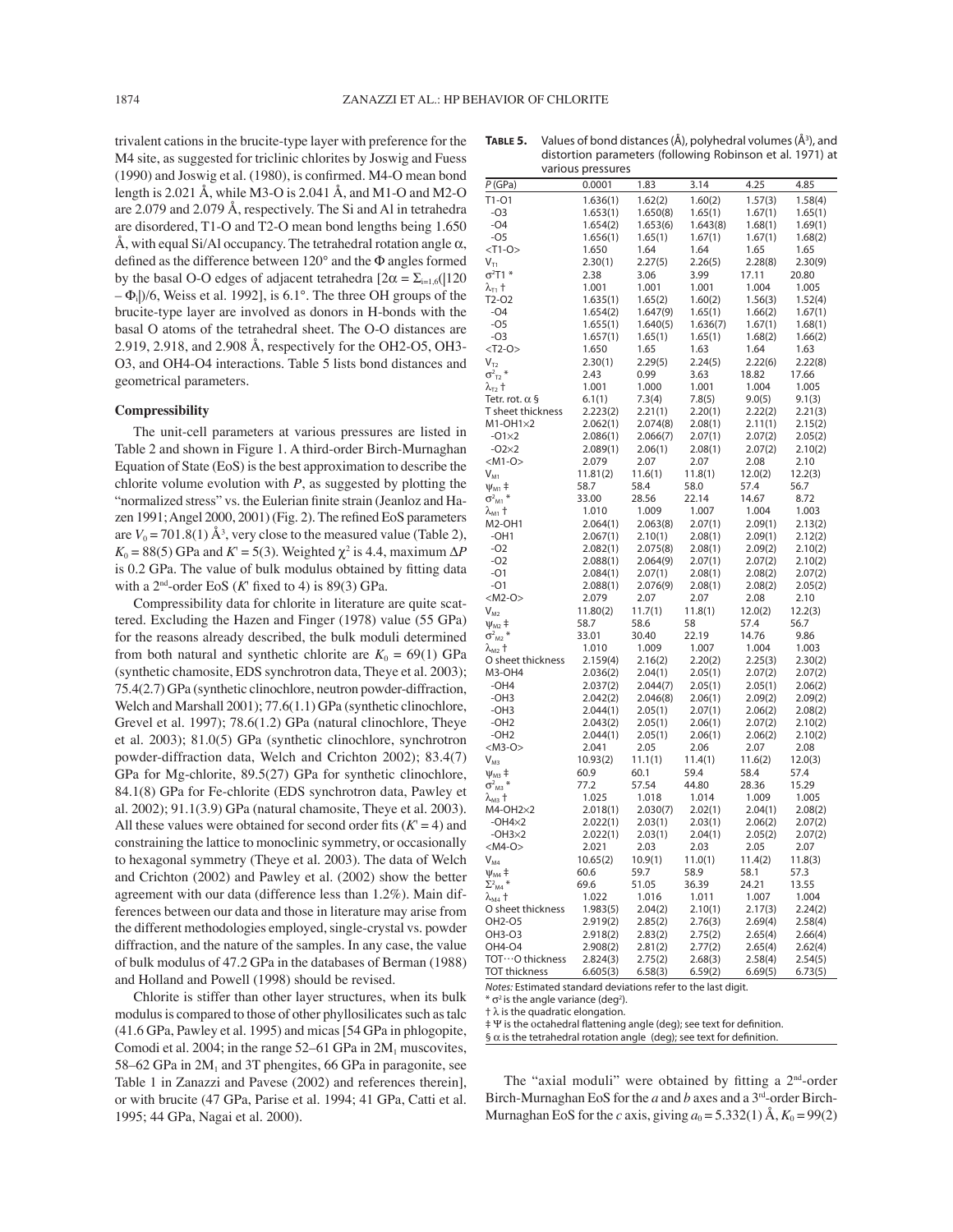

FIGURE 1. Variations of unit-cell parameters of chlorite as a function of pressure. Solid curves represent the Birch-Murnaghan EoS best fit.

GPa;  $b_0 = 9.239(2)$  Å,  $K_0 = 97(2)$  GPa;  $c_0 = 14.387(6)$  Å,  $K_0 =$ 62(7) GPa, and  $K = 5(3)$  values. The axial compressibility values (inverse of axial moduli divided by three), were  $\beta_{0a}^{\text{EoS}} = 3.4(2)$ ,  $\beta_{0b}^{\text{EoS}}$  $= 3.4(1)$ , and  $\beta_{0c}^{EoS} = 5.4(2) 10^{-3} GPa^{-1}$ . The chlorite behavior is not unlike other phyllosilicates and micas, in that the *c* axis is most affected by pressure, due to the layered nature of these phases. Along the [0 0 1] direction chlorite is about 2 and 2.5 times less compressible than talc and phlogopite; micas shows the highest  $\beta_{0c}^{EoS}$  (13.3 10<sup>-3</sup> GPa<sup>-1</sup>, Comodi et al. 2004). However, chlorite has a greater compressibility in the *a-b* plane, with respect to other layer silicates; i.e., in phlogopite the axial compressibilities along *a* and *b* are 2.7 and 2.6  $10^{-3}$  GPa<sup>-1</sup>. Therefore the chlorite structure behaves anisotropically with pressure, but to a lesser extent than other layer silicates.

The lattice retains triclinic symmetry over the studied pressure range. The cell angle  $\gamma$  does not vary significantly,  $\alpha$  slightly decreases, whereas β slightly increases (Fig. 3). A similar behavior was observed in phlogopite (Comodi et al. 2004) and talc in experimental (Pawley et al. 1995) and theoretical (Stixrude 2002) studies.

### **STRUCTURAL EVOLUTION WITH** *P*

The stacking sequence of chlorite is characterized by 2:1 talc- and brucite-type layers, each contributing in a different way to the structural behavior at pressure. Table 5 lists the bond distances, as well as some geometrical parameters. We analyze how each chlorite polyhedron of the different layers is modified with increasing pressure. The octahedra of both talc- and brucitetype layers tilt and become more regular with pressure, as shown by the angle variance values (Robinson et al. 1971) reported in Table 5. Moreover, pressure dependence of the  $\psi$  angle (the angle between the body diagonal of the octahedron and the vertical, Bailey 1988), shows that the flattening of the octahedra decreases with *P* (Fig. 4), leading to a regularization and to an increase in the volume of the octahedron. As a consequence, a thickening along *c*\* and a reduction in the *a-b* plane of the octahedral sheet is achieved; the same mechanism was also observed in brucite (Parise et al. 1994; Nagai et al. 2000). On the contrary, tetrahedra distortion increases with  $P$  (Fig. 5), the tetrahedral thickness remains almost unchanged and the tetrahedral volumes slightly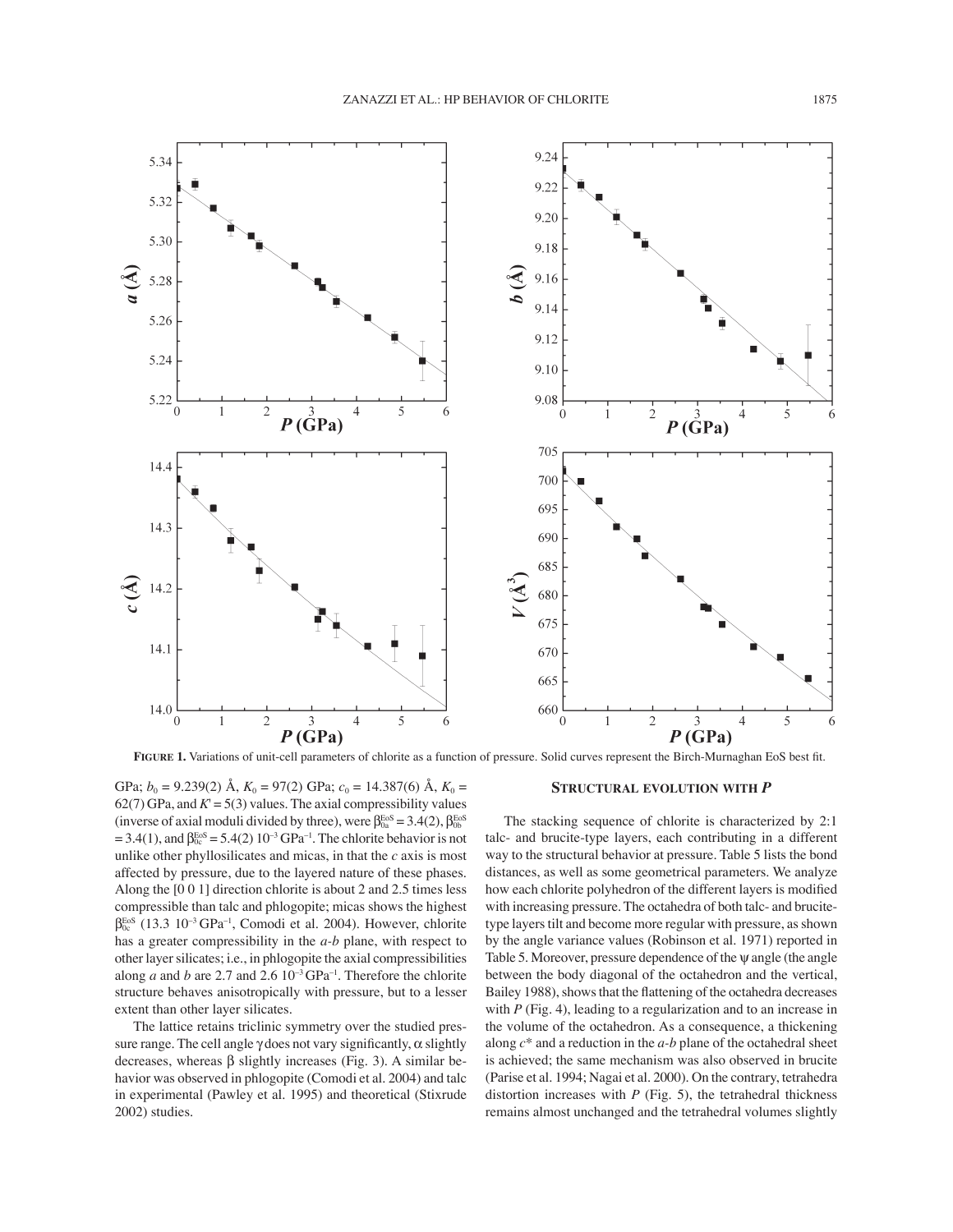

**FIGURE 2.** Plot of the "normalized stress" defined as  $F_E = P/[3f_E(1 +$  $2f_{\rm E}$ <sup>5/2</sup>], vs. the finite strain  $f_{\rm E} = [(V_0/V)^{2/3} - 1]/2$ . The first two points were excluded from the fit. Chlorite volume data are adequately described by a 3rd-order truncation of the EoS.



**FIGURE 3.** Variations of the unit-cell angles with pressure. Solid squares, solid circles and open squares refer to  $\alpha$ ,  $\beta$ , and  $\gamma$  cell angles, respectively.

decrease (Table 5). The tetrahedral distortion at high pressure could be also ascribed to the increased hydrogen bond strength between the OH of the brucite-type layer and the basal O of the tetrahedral sheet (Fig. 6).

On the whole, the polyhedral distortion with *P* can explain the apparent anomalous result observed in the evolution of the volume of octahedra and tetrahedra: the volume slightly increases in the former and decreases in the latter, according to the general rule that regular polyhedra have the maximum volume with respect to any distorted polyhedra.

As in all layer silicates, to achieve dimensional matching of the relatively incompressible tetrahedral sheet with the more laterally compressible octahedral sheet, an increase of the ditrigonalization  $\alpha$  of the six-member tetrahedral rings is required. In chlorite,  $\alpha$  increases with pressure from 6.1 to 9.1° and this ditrigonalization reflects both the requirement for TOT misfit and the strengthening of OH-O hydrogen bonds, due to the thinning of the interlayer and the shortening of the O-O distances with



**FIGURE 4.** Flattening of the octahedra  $(\Psi)$ , see text for definition) with pressure; solid squares, open circles, solid up-triangles, and open down-triangles refer to M1, M2, M3, and M4 octahedra, respectively. Values are normalized to the room pressure data.



**FIGURE 5.** Tetrahedral angle variance (Robinson et al. 1971) in the investigated pressure range; solid squares and open circles refer to T1 and T2 tetrahedra, respectively.

### *P* (Figs. 6 and 7).

The interlayer region faces the talc-type to the brucite-type layer; here the hydrogen bonds formed between the layers affect the structural properties of the phase. In fact, in the studied pressure range the thickness of the brucite-type sheet increases by 11.5% whereas the T-O-T thickness increases by only 1.8%. On the contrary the interlayer is reduced of about 10%, and despite the increase in the thickness of brucite- and talc-type sheets, the greatest contraction of the structure is achieved normal to the sheets. Between 3.2 and 4.25 GPa the OH-O distance approaches the value of 2.7 Å, limit below which the  $O^{2-}O^{2-}$  are considered to be in contact (Brown 1976). Welch et al. (2004) suggested for clinochlore that this contact distance could be reached at about 8 GPa and after this pressure an anomalous structural behavior may occur. At 4.85 GPa however we found shorter O…O dis-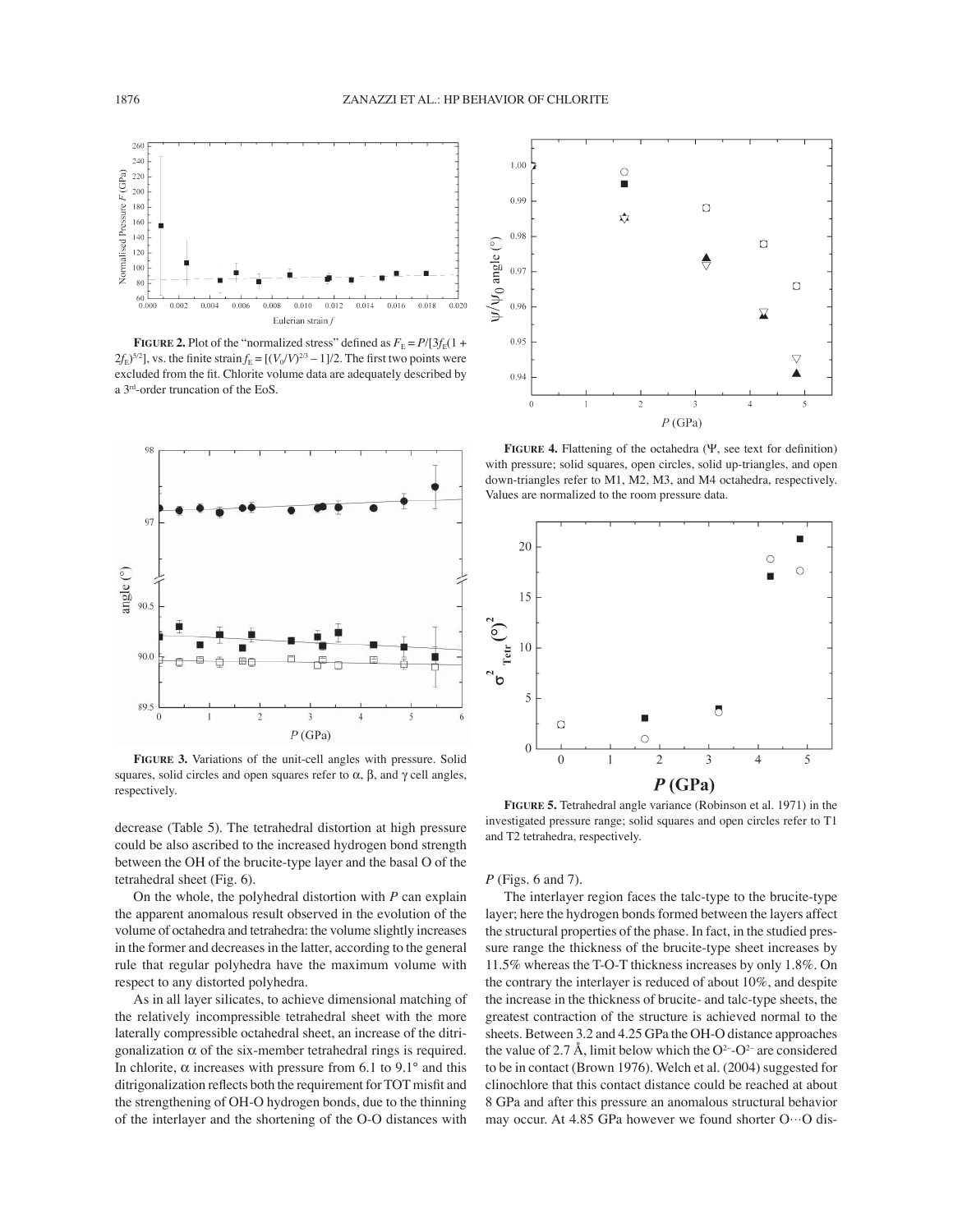

FIGURE 6. The interlayer OH···O distances vs. pressure; solid squares, open circles, and solid up-triangles refer to OH4-O4, OH3-O3, and OH2-O5 H-bonds, respectively.

tances, in the range  $2.66-2.58$  Å (Fig. 6), without significant structure variations. When the 2.7 Å contact limit is reached, the main effect we find is the enhancement of the polyhedra distortion parameters, i.e., the tetrahedral angle variance (Fig. 5). Spectroscopic study by Kleppe et al. (2003) showed a strong discontinuity with a large increase in dν/d*P* for the OH mode of the brucite-type layer at 9–10 GPa. The high positive shifts of the O-H mode with *P* have been related by Hofmeister et al. (1999) to a H-H cation repulsion, which is a consequence of the decrease of the OH-O angle. Neutron diffraction data for clinochlore showed a considerable decrease in the OH-O angle from 170 to 155° (Welch and Marshall 2001), which is consistent with the in-plane movement of basal oxygen by an O-rotation of the tetrahedral ring (Fig. 7). The peculiar stiffer character of chlorite can be mainly ascribed to the narrower interlayer space due to non-superimposed cations across the interlayer. At high *P*, the repulsive effects between OH and O caused by the interlayer shortening could explain the smaller compressibility along the *c* axis relative to other layer silicates, as well as the anisotropy in the cell deformation.

#### **DISCUSSION AND CONCLUSION**

To a first approximation, considering the structural effects of *P* and *T* to be approximately inversely related, we use our experimentally determined compressibility and thermal expansion from literature to define a *P-V-T* EoS. Pawley et al. (2002) suggested that the chemical substitutions in chlorite do not affect significantly the compressibility, in contrast to that observed for thermal behavior, which is strongly influenced by the Fe/Mg content (Symmes 1986). Nelson and Guggenheim  $(1993)$  obtained a thermal expansion coefficient for a chlorite having a composition quite similar to that of our sample. We combine this coefficient with our compressibility data to obtain the equation:  $V = V_0(1 - 1.14 \ 10^{-2} \Delta P + 2.316 \ 10^{-5} \Delta T)$ , where *P* is in GPa and *T* is in Celsius.

Using the EoS obtained in this study, we compute the thermal gradient for which the cell volume of chlorite is invariant. As-



**FIGURE 7.** View of the chlorite interlayer along [001]. Basal O atoms (dark gray) of the T sheet are superimposed on the hydroxyls (light gray oxygen and black dot hydrogen) of the OH-layer of the brucite-type sheet. The dashed arrows indicate the sense of movement induced by pressure: the greater OH2-O5 and OH4-O4 bond strengths (shorter OH2- O5 and OH4-O4 distances) yield the decrease of the O3-O5-O4 angle, and the increase of the O5-O4-O3 angle, explaining the enhancement in ditrigonalization of the sixfold basal ring.

suming an average rock density of 2.7 g/cm<sup>3</sup>, the isochoric *P-T* path will correspond to a geothermal gradient of 18 °C/km, a value similar to that calculated for serpentine (20 °C/km, Mellini 2000). This gradient is compatible with a geotherm along an early subduction and slow convergence slab (Kincaid and Sacks 1997).

Since chlorite is involved in several phase-equilibrium reactions (i.e., with antigorite, amphibole, enstatite, 10 Å phase) an accurate evaluation of the bulk modulus is important in defining its behavior at HP. Its bulk modulus is higher than the other layer silicates, possibly because of the peculiar topology of the interlayer, where the OH-bonding system between the brucite- and talc-type layers makes the chlorite structure stiffer. The value of 88 GPa measured in this work is significantly different from the value 49.7 GPa reported in current databases (e.g., Holland and Powell 1998). The discussion of petrological phase equilibria is beyond the scope of this paper, but care should be taken when thermodynamic stability calculations are performed using current databases.

#### **ACKNOWLEDGMENTS**

This paper is dedicated to the memory of Charles V. Guidotti, a dear friend and colleague recently passed away. Charlie had a deep interest in merging petrology and crystal chemistry of phyllosilicates, trying to extend mineral properties at the atomic scale to the large scale events. The chlorite specimen was kindly supplied by G. Pratesi, Mineralogy Museum of the University of Florence. This research was